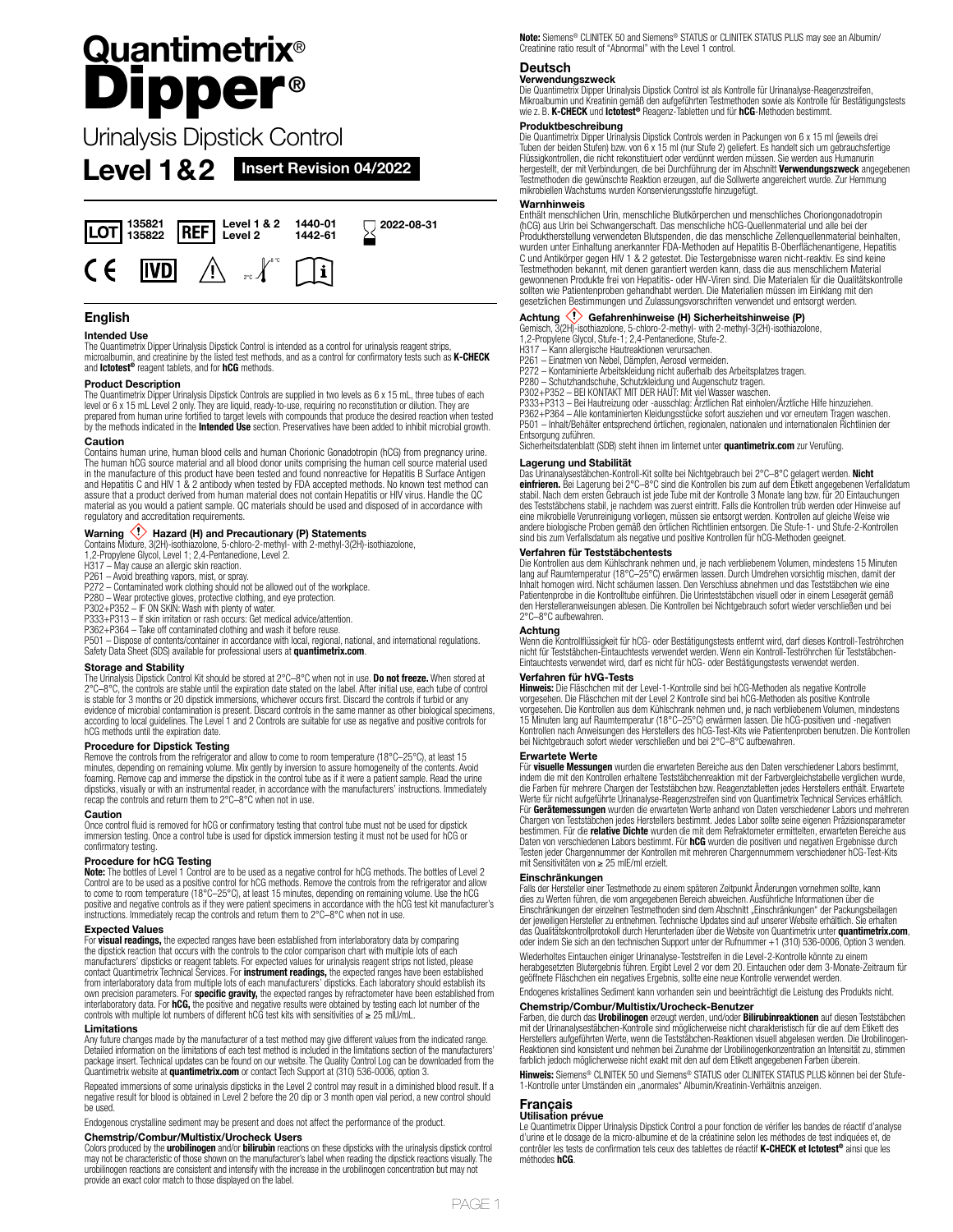### **Description du produit**

Les Quantimetrix Dipper Urinalysis Dipstick Controls existent en deux niveaux, conditionnés en 6 tubes de 15 ml (trois tubes de chaque niveau ou six tubes de niveau 2 uniquement). Ils se présentent sous la forme d'un liquide prêt à l'emploi ne nécessitant ni reconstitution, ni dilution. L'urine humaine entre dans leur composition et, pour atteindre les niveaux cibles, ils sont enrichis de composés produisant la réaction souhaitée lorsqu'ils<br>sont testés selon les méthodes indiquées dans la section **Utilisation prévue**. Des conservateurs ont été ajoutés pour inhiber la prolifération microbienne.

**Mise en garde** Contient de l'urine humaine, des cellules sanguines humaines et de l'hormone chorionique gonadotrope humaine (hCG) provenant d'urine de femmes enceintes.Les matériels humains de la source d'hCG ainsi que toutes les unités de donneurs de sang composant les matériels sanguins humains utilisés pour la fabrication de ce produit ont fait l'objet de tests conformes aux méthodes approuvées par la FDA. Ils se sont révélés non réactifs à l'antigène de surface de l'hépatite B, ainsi qu'aux anticorps de l'hépatite C<br>et du VIH 1 et 2. Aucune méthode de test connue n'est en mesure de garantir qu'un produit dérivé de<br>matérial humain de qualité de la même façon que pour un échantillon de patient. Ces matériaux doivent être utilisés et éliminés conformément aux exigences réglementaires et critères d'accréditation.

**Attention <\*>** Mentions de danger (H) Conseils de prudence (P)<br>Contains Mélange, 3(2H)-isothiazolone, 5-chloro-2-methyl- with 2-methyl-3(2H)-isothiazolone,<br>1,2-Propylene Glycol, niveau 1; 2,4-Pentanedione, niveau 2.<br>H317

P261 – Eviter de respirer les vapeurs, les brouillards ou les aérosols.<br>P272 – Les vêtements de travail contaminés ne doivent pas quitter le lieu de travail.<br>P280 – Porter des gants de protection, des vêtements de protecti

P333+P313 – En cas d'irritation ou d'éruption cutanée : consulter un médecin. P362+P364 – Enlever les vêtements contaminés et les laver avant réutilisation.

P501 – Éliminer le contenu/contenant conformément aux réglementations locales, régionales, nationales et internationales. Une fiche de sécurité (SDS) est à disposition des vutilisateurs professionnels sur la site **quantimetrix.com**.

**Stockage et stabilité**

Le kit de contrôle de bâtonnet d'analyse d'urine doit être entreposé entre 2°C et 8°C entre deux utilisations. **Ne pas congeler.** Stockés à la température indiquée, les contrôles sont stables jusqu'à la date de<br>péremption figurant sur l'étiquette. Après la première utilisation, chaque tube de contrôle reste stable pendant<br>3 mois ou comme pour d'autres spécimens biologiques, conformément aux directives locales en vigueur. Les contrôles de niveau 1 et 2 sont prévus pour être utilisés comme contrôles négatif et positif avec les méthodes hCG jusqu'à la date de péremption.

### **Procédure de test de bâtonnet**

Sortez les contrôles du réfrigérateur et attendez qu'ils soient à température ambiante (18°C à 25°C); patientez pendant au moins 15 minutes, en fonction du volume restant. Retournez doucement le flacon<br>pour en mélanger le contenu jusqu'à ce qu'il soit homogène. Évitez de faire mousser. Retirez le bouchon<br>et trempez le bâto 2°C et 8°C entre deux utilisations.

### **Attention**

Une fois que le liquide de contrôle est retiré pour le test hCG ou les tests de confirmation, ce tube de contrôle<br>ne doit pas être utilisé pour les tests d'immersion du bâtonnet. Une fois qu'un tube de contrôle a été util

# **Procédure de test HCG**

**Remarque:** Les flacons de contrôle niveau 1 peuvent servir de contrôle négatif pour les méthodes HCG. Les flacons de contrôle niveau 2 peuvent servir de contrôle positif pour les méthodes HCG. Sortez les contrôles<br>du réfrigérateur et attendez qu'ils soient à température ambiante (18°C à 25°C); patientez pendant au moins<br>15 min d'échantillons prélevés sur des patients conformément aux instructions du fabricant du kit de test HCG. Rebouchez immédiatement les contrôles et entreposez-les entre 2°C et 8°C entre deux utilisations.

**Valeurs attendues** Pour les **lectures visuelles,** les fourchettes de valeurs attendues ont été établies à partir de données émanant de plusieurs laboratoires en comparant la réaction du bâtonnet aux contrôles à la charte colorimétrique illustrant les lots de bâtonnets et de tablettes de réactif de chaque fabricant. Pour les valeurs attendues dans le cas des bandes de réactif d'analyse d'urine non listées, contactez les services techniques de Quantimetrix. Pour les **lectures instrumentales,** les fourchettes de valeurs attendues ont été établies à partir de données émanant<br>de plusieurs laboratoires portant sur plusieurs lots de bâtonnets de chaque fabricant. Il incombe à chacun de ces l'**HCG,** les résultats positif et négatif ont été obtenus en testant des lots de contrôles de tous types avec des lots<br>de kits de test HCG de divers types ayant des sensibilités ≥ 25 mIU/mL.

### **Limitations**

Toute modification ultérieure par le fabricant d'une méthode de test est susceptible d'entraîner des résultats divergeant de la plage indiquée. Le détail des limitations inhérentes à chaque méthode de test est décrit<br>dans la section Limitations de la notice fournie par le fabricant. Les mises à jour techniques sont disponibles<br>sur

Les trempages répétés de certaines bandelettes de contrôle urinaire dans le contrôle de niveau 2 peuvent<br>diminuer la concentration de sang détectée. Si un résultat négatif est obtenu pour la détection de sang dans<br>le nivea un nouveau contrôle.

Des sédiments cristallins endogènes peuvent être présents, mais ils n'affectent pas la performance du produit.

**Utilisateurs de bandes Chemstrip/Combur/Multistix/Urocheck** Les colorations développées par les réactions de **l'urobilinogène** et/ou de la **bilirubine** sur ces bâtonnets avec le contrôle de bâtonnet d'analyse d'urine ne sont pas forcément caractéristiques de celles illustrées sur l'étiquette du fabricant lorsque les réactions des bâtonnets sont interprétées visuellement. Les réactions à l'urobilinogène sont homogènes et s'intensifient si la concentration en urobilinogène augmente, mais il se peut que la couleur ne soit pas exactement celle indiquée sur l'étiquette.

**Remarque:** les analyseurs CLINITEK 50 Siemens® et STATUS ou CLINITEK STATUS PLUS Siemens® peuvent indiquer un rapport albumine/créatinine « anormal » avec le témoin de niveau 1.

## **Italiano**

**Finalità d'uso** Il Quantimetrix Dipper Urinalysis Dipstick Control è pensato per essere impiegato come un controllo per strisce reattive per l'analisi delle urine, come un controllo per la microalbumina e la creatinina ottenute dai<br>metodi di analisi elencati, e come un controllo per test di conferma a reagenti in compresse quali **K-CHECK** e **Ictotest,®** e per metodi **hCG**.

# **Descrizione del prodotto**

I Quantimetrix Dipper Urinalysis Dipstick Controls vengono forniti in due livelli: 6 x 15 ml, tre provette per ogni livello, oppure 6 x 15 ml solo livello 2. Sono liquidi, pronti per l'uso e non richiedono ricostituzione né diluizione. Vengono preparati a partire da urina umana, fortificata per raggiungere livelli target con composti<br>che producono la reazione desiderata se sottoposti a test mediante i metodi indicati nella sezione **Finalità**<br>

### **Attenzione**

Contiene urina umana, cellule ematiche umane e gonadotropina corionica umana (hCG) derivante da urina di donne gravide. Il materiale di origine della hCG umana e tutte le unità di sangue di donatore che compongono il materiale di origine a base di cellule umane utilizzato per preparare questo prodotto sono stati testati e trovati non reattivi per l'antigene di superficie dell'epatite B e gli anticorpi contro l'epatite C e l'HIV 1 e 2 quando analizzati con metodi approvati dalla FDA. Non si conoscono metodi di analisi che possano assicurare che un prodotto derivato da materiale umano non contenga i virus dell'epatite o dell'HIV. Trattare il material per CQ come si tratterebbero i campioni di pazienti, I materiali di CQ vanno usati e smaltiti attenendosi ai requisiti normativi e di accreditazione.

# **Attenzione <V> Indicazioni di pericolo (H) Indicazioni precauzionali (P)**<br>Miscela, 3(2H)-isothiazolone, 5-chloro-2-methyl- with 2-methyl-3(2H)-isothiazolone,<br>1,2-Propylene Glycol, livello 1; 2,4-Pentanedione, livello 2.<br>H

- P261 Evitare di respirare i vapori, la nebbia o le particelle nebulizzate.
- P272 Gli indumenti di lavoro contaminati non devono essere portati fuori dal luogo di lavoro.
- P280 Indossare guanti protettivi, indumenti protettivi e protezioni per gli occhi. P302+P352 IN CASO DI CONTATTO CON LA PELLE: lavare abbondantemente con acqua.
- 
- P333+P313 In caso di irritazione o eruzione della pelle: consultare/chiamare un medico. P362+P364 Togliere gli indumenti contaminati e lavarli prima del riutilizzo.

P501 – Smaltire i contenuti/il contenitore in conformità alle normative locali, regionali, nazionali e internazionali. Scheda infomativa sulla sicurezza (SDS) ad uso professionale disponible al sito **quantimetrix.com**.

## **Conservazione e stabilità**

Il kit di controllo per l'esame delle urine tramite dipstick dovrebbe essere conservato a una temperatura di 2°C–8°C quando non viene impiegato. Non congelare. Se conservati a 2°C–8°C i controlli sono stabili fino alla data di scadenza indicata sull'etichetta. Dopo il primo utilizzo ogni provetta di controllo è stabile per 3 mesi o per 20 immersioni di dipstick, a seconda di quale dei due eventi si verifichi per primo. Eliminare i controlli se torbidi o se vi sono segni di contaminazione batterica. Eliminare i controlli allo stesso modo degli altri campioni biologici secondo le linee guida, locali. I controlli di Livello 1 e 2 sono idonei all'uso come controlli negativo e positivo per i metodi hCG fino alla data di scadenza.

# **Procedura per eseguire il test del dipstick**

Prelevare i controlli dal frigorifero e far raggiungere la temperatura ambiente (18°C–25°C) attendendo<br>almeno 15 minuti, in base al volume restante. Per garantire l'omogeneità del contenuto, miscelare<br>delicatamente mediant il dipstick nella provetta del controllo, come se si trattasse di un campione di un paziente. Leggere i dipstick<br>dell'urina, a occhio nudo o mediante apposita strumentazione di lettura, in conformità alle istruzioni fornit produttore. Ritappare immediatamente i controlli e riportarli alla temperatura di 2°C–8°C subito dopo l'uso.

# **Attenzione**

Una volta che il liquido di controllo venga rimosso per test hCG o di conferma, quella provetta di controllo non deve essere usata per l'analisi mediante immersione di dipstick. Una volta che la provetta di controllo venga usata per l'analisi mediante immersione di dipstick, non deve essere usata per i test hCG o di conferma.

# **Procedura per eseguire il test dell'hCG**

**Nota:** i flaconi del Controllo di Livello 1 devono essere impiegati come controllo negativo per metodi di misurazione<br>delle hCG. I flaconi del Controllo di Livello 2 devono essere impiegati come controllo positivo per met misurazione delle hCG. Prelevare i controlli dal frigorifero e far raggiungere la temperatura ambiente (18°C–25°C)<br>attendendo almeno 15 minuti, in base al volume restante. Impiegare i controlli positivi e negativi per le h se si trattasse di campioni di pazienti, conformemente alle istruzioni fornite dal produttore del kit di analisi delle<br>hCG. Ritappare immediatamente i controlli e riportarli alla temperatura di 2°C–8°C subito dopo l'uso.

### **Valori attesi**

Per **letture a occhio** nudo i range di valori attesi sono stati stabiliti sulla base di dati interni di laboratorio ottenuti confrontando la reazione del dipstick che si verifica con i controlli con la tabella di confronto dei colori<br>per diversi lotti di dipstick o reagenti in compresse di ogni produttore. Per i valori attesi per le str per analisi delle urine non presenti nell'elenco si prega di contattare l'Assistenza Tecnica Quantimetrix. Per<br>letture supportate da strumentazione i range di valori attesi sono stati stabiliti sulla base di dati interni **letture supportate da strumentazione** i range di valori attesi sono stati stabiliti sulla base di dati interni<br>di laboratorio ottenuti da più lotti di dispstick di ogni produttore. È opportuno che ogni laboratorio determ

### **Limiti**

Eventuali future modifiche apportate dal produttore di un metodo di analisi possono originare valori diversi dal range indicato. Nella sezione Limiti delle istruzioni fornite dal produttore sono contenute informazioni dettagliate sui limiti di ogni metodo di analisi sono contenute. Aggiornamenti tecnici sono ottenibili dal nostro<br>sito web. Il registro del controllo della qualità si può ottenere scaricandolo dal sito web Quantimetrix all **quantimetrix.com** oppure contattando il team del Supporto tecnico al numero +1 (310) 536-0006, opzione 3.

Immersioni ripetute di alcune strisce reattive per analisi delle urine nel controllo di Livello 2 potrebbe determinare risultati inferiori dei valori ematici. Se si ottiene un risultato negativo per i valori ematici nel Livello<br>2 prima di 20 immersioni o di un periodo di apertura del flacone di 3 mesi, va usato un nuovo control Possono essere presenti sedimenti cristallini endogeni; tali sedimenti non influiscono sulle prestazioni del prodotto.

**Utilizzatori di Chemstrip/Combur/Multistix/Urocheck**<br>I colori prodotti dalle reazioni di **urobilinogeno** e/o **bilirubina** su questi dipstick con il Controllo dipstick<br>urina potrebbero non rispecchiare quelli illustrati su vengono lette visivamente. Le reazioni dell'urobilinogeno sono costanti e aumentano di intensità all'aumentare della concentrazione di urobilinogeno ma è possibile che non vi sia un'esatta corrispondenza di colore con quelle mostrate sull'etichetta.

**Nota:** Siemens® CLINITEK 50 e Siemens® STATUS o CLINITEK STATUS PLUS potrebbero riscontrare risultati "Anomali" per il rapporto albumina/creatinina con il controllo di Livello 1.

# **Español**

**Uso previsto** El Quantimetrix Dipper Urinalysis Dipstick Control se utiliza como control para las tiras reactivas de análisis de orina, microalbúmina y creatinina con los métodos indicados, y como control de pruebas de confirmación, como las tabletas reactivas **K-CHECK** e **Ictotest,®** y para los métodos de detección de **hCG**.

### **Descripción del producto**

Los Quantimetrix Dipper Urinalysis Dipstick Controls se suministran en dos concentraciones con 6 x 15 ml, tres tubos de cada concentración, o 6 x 15 ml de la concentración 2 solamente. Son líquidos listos para su uso que no necesitan reconstitución ni dilución. Se preparan a partir de orina humana reforzada hasta las concentraciones buscadas con compuestos que producen la reacción deseada cuando se estudian con los métodos indicados en la sección **Uso previsto**. Se han añadido conservantes para inhibir la proliferación microbiana.

# **Precaución**

Contiene orina humana, células sanguíneas humanas y gonadotropina coriónica humana (hCG) de<br>la orina del embarazo. El material fuente del hCG humano y de todas las unidades donantes de<br>sangre que comprenden el material fue reglamentarios y de acreditación.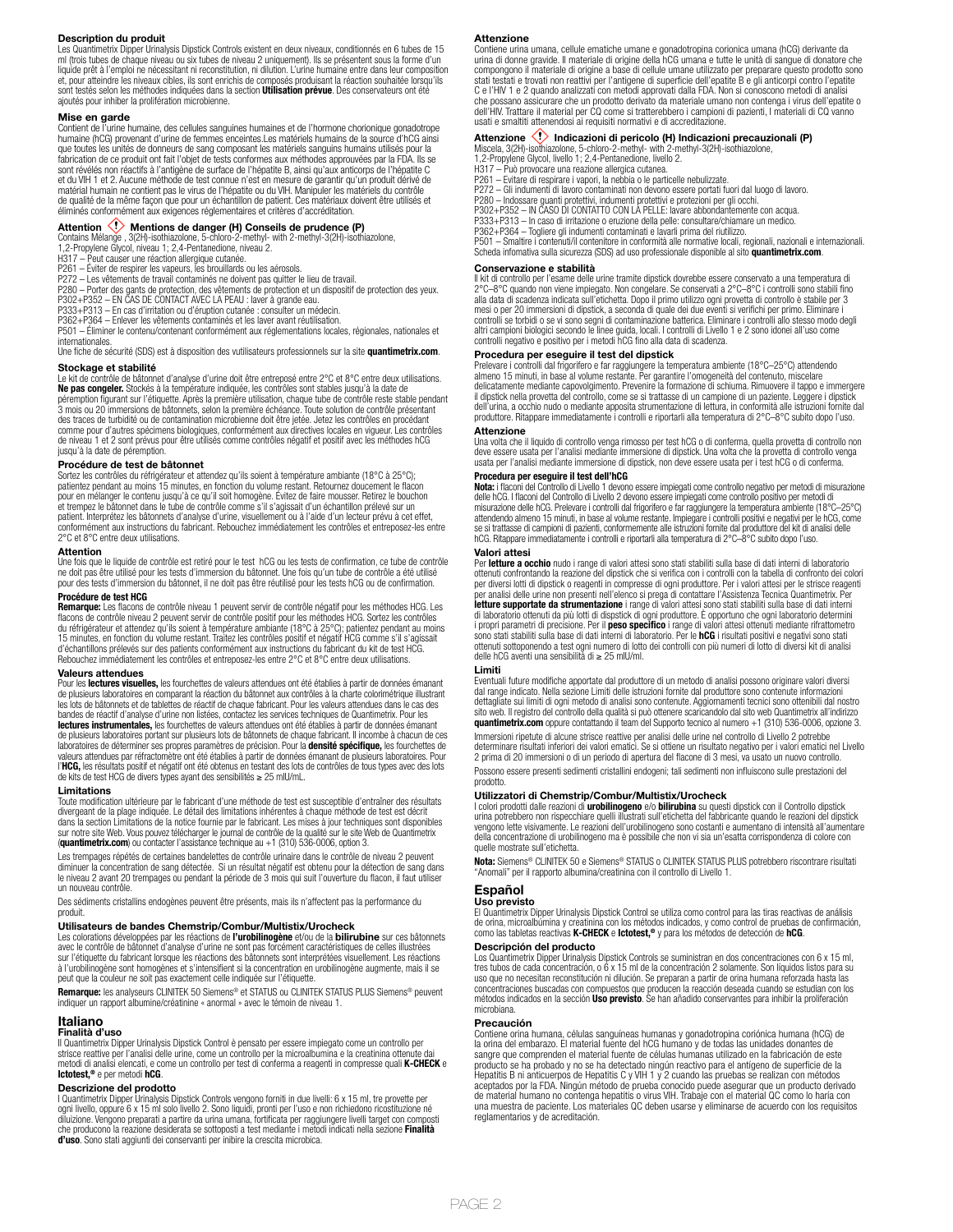**Atención 〈!〉 Indicaciones de peligro (H) Consejos de precaución (P)**<br>Mezcla, 3(2H)-isothiazolone, 5-chloro-2-methyl- with 2-methyl-3(2H)-isothiazolone,<br>1,2-Propylene Glycol, nivel 1; 2,4-Pentanedione, nivel 2.

H317 - Puede causar una reacción alérgica cutánea.

- P261 Evite respirar vapores, niebla o aerosol.
- P272 La ropa de trabajo contaminada no debe sacarse del lugar de trabajo. P280 Lleve guantes, prendas y gafas de protección.
- 
- P302+P352 EN CASO DE CONTACTO CON LA PIEL: lave con agua abundante.<br>P333+P313 Si aparece irritación o erupción cutánea: consulte a un médico.<br>P362+P364 Quitese la ropa contaminada y lávela antes de volver a utilizarl
- 

P501 - Elimine el contenido/contenedor conforme a la normativa local, regional, nacional e internacional vigente.

Le ficha de datos de seguridad (SDS) está disponible para los usarios profesionales en **quantimetrix.com**.

# **Almacenamiento y estabilidad**

El control de la tira reactiva para análisis de orina se debe almacenar a 2°C–8°C cuando no se utilice. **No congelar.** Cuando se almacenan a 2°C–8°C, los controles permanecen estables hasta la fecha de caducidad que figura en la etiqueta. Después del primer uso, cada tubo de control permanece estable durante 3 meses o 20 inmersiones de la tira reactiva, lo que suceda primero. Deseche el control si tiene un aspecto turbio o si presenta signos de contaminación microbiana. Desechar los controles de la misma forma que cualquier otra muestra biológica, conforme a las normativas locales. Los controles de nivel 1 y 2 son aptos para usarse como control negativo y positivo para métodos de detección de hCG hasta la fecha de vencimiento.

# **Procedimiento de estudio con tira reactiva**

Extraiga los controles del refrigerador y déjelos estabilizar a temperatura ambiente (18°C–25°C) durante<br>al menos 15 minutos, dependiendo del volumen que quede en el vial. Invierta suavemente el control<br>para garantizar la la tira reactiva en el tubo de control como si fuera una muestra de paciente. Lea las tiras reactivas de orina, visualmente o con un lector instrumental, de acuerdo con las instrucciones del fabricante. Tape inmediatamente los controles y vuelva a almacenarlos a 2°C–8°C cuando no los utilice.

# **Advertencia**

Una vez que el líquido de control es eliminado para detección de gonadotropina coriónica humana (hCG) o pruebas de confirmación, ese tubo de control no debe usarse para realizar pruebas de inmersión de la tira reactiva. Una vez que un tubo de control se usa para realizar una prueba de inmersión de la tira reactiva, no deberá usarse para detectar hCG o pruebas de confirmación.

# **Procedimiento de estudio de hCG**

**Nota:** Los frascos de control de concentración 1 se deben usar como control negativo de los métodos de hCG. Los frascos de control de concentración 2 se deben usar como control positivo de los métodos de hCG. Extraiga los controles del refrigerador y déjelos estabilizar a temperatura ambiente (18°C–25°C) durante al menos 15 minutos, dependiendo del volumen que quede en el vial. Use los controles positivo y negativo de hCG como si fueran muestras de paciente, de acuerdo con las instrucciones del fabricante del juego de análisis de hCG. Tape inmediatamente los controles y vuelva a almacenarlos a 2°C–8°C cuando no los utilice.

# **Expectativa de resultados**

En el caso de **lecturas visuales,** los intervalos esperados se han establecido a partir de datos de varios laboratorios, comparando la reacción de la tira reactiva que se produce con los controles, con la carta de comparación de colores de varios lotes de tiras reactivas o tabletas de reactivo de cada fabricante. En cuanto a los valores esperados de las tiras de reactivo para análisis de orina que no figuren, póngase en contacto con el Servicio Técnico de Quantimetrix. En el caso de **lecturas con instrumento,** los intervalos esperados<br>se han establecido a partir de datos obtenidos en varios laboratorios con múltiples lotes de tiras reactivas de cada fabricante. Cada laboratorio deberá establecer sus propios parámetros de precisión. En el caso de la **densidad específica,** los intervalos esperados con el refractómetro se han establecido a partir de<br>datos obtenidos en varios laboratorios. En el caso de **hCG,** los resultados positivo y negativo se obtuvieron estudiando cada número de lote de los controles con múltiples números de lote de diferentes juegos de análisis de hCG con sensibilidades de ≥ 25 mIU/mL.

### **Limitaciones**

Cualquier cambio futuro que haga el fabricante del método de estudio puede originar valores diferentes al intervalo indicado. En la sección Limitaciones del folleto de los fabricantes se incluye una información detallada de las limitaciones de cada método de análisis. Encontrará la información técnica actualizada en nuestro sitio web. El registro de control de calidad se puede descargar en el sitio web de Quantimetrix en **quantimetrix.com** o poniéndose en contacto con el Soporte técnico en el +1 (310) 536-0006, opción 3.

Las inmersiones repetidas de algunas tiras reactivas (dipsticks) para análisis de orina en el control de Nivel 2 pueden provocar un resultado sanguíneo disminuido. Si se obtiene un resultado negativo para la sangre en el Nivel 2 antes de las 20 inmersiones o de los tres meses de apertura del vial, debe utilizarse un nuevo control. El sedimento cristalino endógeno puede estar presente y no afectar al rendimiento del producto.

### **Usuarios de Chemstrip/Combur/Multistix/Urocheck**

Los colores producidos por las reacciones al **urobilinógeno** y/o a la **bilirrubina** en esas tiras reactivas del<br>control de la tira reactiva para análisis de orina podrían no corresponderse con los indicados en la etiqueta del fabricante al leer visualmente las reacciones en la tira reactiva. Las reacciones de urobilinógeno son coherentes y se intensifican cuando aumenta la concentración de urobilinógeno, pero puede que no den colores exactamente iguales a los que se muestran en la etiqueta.

**Nota:** Siemens® CLINITEK 50 y Siemens® STATUS o CLINITEK STATUS PLUS pueden ver un resultado en la proporción de albúmina/creatinina calificado de "Anormal" con el control de Nivel 1.

| <b>Analytes</b>                                 | Level 1 - 135821                                           | Level 2 - 135822                   |
|-------------------------------------------------|------------------------------------------------------------|------------------------------------|
|                                                 | Accutest <sup>®</sup> URS 10 Urine Reagent Strips (VISUAL) |                                    |
| Leukocytes                                      | Negative                                                   | 15 - 500 cells/µL (Trace - Large)  |
| Nitrite                                         | Negative                                                   | Positive                           |
| Urobilinogen                                    | Normal (0.2 - 1 mg/dL)                                     | 1 - 8 mg/dL $8$                    |
| Protein                                         | Negative                                                   | $30 - 2000$ mg/dL $(1 + - 4)$      |
| рH                                              | $5.0 - 6.5$                                                | $7.0 - 8.5$                        |
| <b>Blood</b>                                    | Negative                                                   | 25 - 200 cells/µL (Small - Large)  |
| <b>Specific Gravity</b>                         | $1.010 - 1.025$                                            | $1.000 - 1.015$                    |
| Ketones                                         | Negative                                                   | 5 - 160 mg/dL (Trace - Large)      |
| <b>Bilirubin</b>                                | Negative                                                   | Small - Large                      |
| Glucose                                         | Negative                                                   | 100 - 500 mg/dL (Trace - 2+)       |
| Accutest <sup>®</sup> (Analyzers) <sup>10</sup> |                                                            |                                    |
| Glucose                                         | Negative                                                   | 100 - 1000 mg/dL (Trace - $3+$ )   |
| <b>Bilirubin</b>                                | Negative                                                   | Small - Large                      |
| Ketones                                         | Negative                                                   | $5 - \ge 80$ mg/dL (Trace - Large) |
| <b>Specific Gravity</b>                         | $1.010 - 1.030$                                            | $1.000 - 1.020$                    |
| Blood                                           | Negative                                                   | 25 - 200 cells/µL (Small - Large)  |
| рH                                              | $5.0 - 6.5$                                                | $6.5 - 8.0$                        |
| Protein                                         | Negative                                                   | $30 - 300$ mg/dL                   |
| Urobilinogen                                    | Normal (0.2 mg/dL)                                         | 2 - ≥8 mg/dL <sup>8</sup>          |
| Nitrite                                         | Negative                                                   | Positive                           |
| Leukocytes                                      | Negative                                                   | 15 - 500 cells/µL (Trace - Large)  |
|                                                 |                                                            |                                    |

| Accustrip <sup>®</sup> URS Reader / Visual                                              |                                                              |                                                      |
|-----------------------------------------------------------------------------------------|--------------------------------------------------------------|------------------------------------------------------|
| <b>Bilirubin</b>                                                                        | Negative                                                     | $1 - 4$ mg/dL                                        |
|                                                                                         |                                                              | $(1 + -3+)$ (17 - 70 µmol/L) <sup>8</sup>            |
| <b>Blood</b>                                                                            | Negative                                                     | 10 - 250 Ery/µL                                      |
| Glucose                                                                                 | Negative - Normal                                            | 20 - 1000 mg/dL (1.1 - 55.6 mmol/L)                  |
| Ketones                                                                                 | Negative                                                     | 25 - 300mg/dL                                        |
|                                                                                         |                                                              | $(1 + -3+)$ $(2.5 - 30$ mmol/L)<br>25 - 500 Leu/uL   |
| Leukocytes<br>Nitrite                                                                   | Negative<br>Negative                                         | Positive                                             |
| pH                                                                                      | $5.5 - 6.5$                                                  | $7.0 - 9.0$                                          |
| Protein                                                                                 | Negative                                                     | 30 - 500 mg/dL                                       |
|                                                                                         |                                                              | $(0.3 - 5.0$ g/L) $(1 + -3+)$                        |
| <b>Specific Gravity</b><br>(Density)                                                    | $1.010 - 1.025$                                              | $1.000 - 1.020$                                      |
| Urobilinogen                                                                            | Normal                                                       | 2 - 12 mg/dL<br>(34 - 200 µmol/L) <sup>8</sup>       |
|                                                                                         | Beckman Coulter IRIS Diagnostics® (iChem®VELOCITY™ Analyzer) |                                                      |
| <b>Bilirubin</b>                                                                        | Negative                                                     | Not Compatible                                       |
| Urobilinogen                                                                            | Normal                                                       | $2 - 4$ mg/dL $(1 + - 2+)$                           |
| Ketones                                                                                 | Negative                                                     | Trace - 80 mg/ dL (Trace - $2+$ )                    |
| Ascorbic Acid                                                                           | Negative                                                     | Negative                                             |
| Glucose                                                                                 | Negative                                                     | $50 - \ge 500$ mg/dL $(1 + -3+)$                     |
| Protein                                                                                 | Negative                                                     | $30 - 500$ mg/dL $(1 + -3)$                          |
| <b>Blood</b>                                                                            | Negative                                                     | $0.03 - \ge 1.0$ mg/dL $(1 + -3+)$                   |
| рH                                                                                      | $5.0 - 7.0$                                                  | $7.0 - 9.0$                                          |
| Nitrite                                                                                 | Negative                                                     | Positive <sup>8</sup>                                |
| Leukocytes                                                                              | Negative                                                     | 25 - 500 WBC/µL (Trace - 3+)                         |
| <b>Specific Gravity</b>                                                                 | $1.018 - 1.024$                                              | $1.012 - 1.018$                                      |
| <b>Confirmatory and Other Tests</b>                                                     |                                                              |                                                      |
| K-CHECK (Ketones)                                                                       | Negative                                                     | Small - Large                                        |
| Ictotest (Bilirubin)                                                                    | Negative                                                     | Positive                                             |
| Refractometer<br>(Specific Gravity)                                                     | $1.020 - 1.026$                                              | $1.014 - 1.020$                                      |
| hCG                                                                                     | Negative                                                     | Positive                                             |
| pH Paper                                                                                | 4-6                                                          | $7 - 9$                                              |
| Sulfosalicylic Acid<br>(Total Protein)                                                  | Negative $(\leq 0.05)$ <sup>11</sup>                         | Positive $(≥0.50)$ <sup>11</sup>                     |
|                                                                                         | DFI CYBOW . ComboStik . DUS Urine Reagent Strips (Visual)    |                                                      |
| Urobilinogen                                                                            | Normal $(0.1 - 1$ mg/dL)                                     | Normal~2 mg/dL(0.1~33 µmol/L) <sup>13</sup>          |
| Glucose                                                                                 | Negative                                                     | 50~2000 mg/dL (2.8~111 mmol/L)                       |
| Bilirubin                                                                               | Negative                                                     | Small~Large $(1+-3+)$                                |
| Ketones                                                                                 | Negative                                                     | 5~40 mg/dL (0.5~4 mmol/L)<br>$(Trace~2+)$            |
| <b>Specific Gravity</b>                                                                 | 1.015~1.025                                                  | $1.005 - 1.020$                                      |
| Blood                                                                                   | Negative                                                     | 10~250 RBC/µL $(1+-3+)$                              |
| рH                                                                                      | $5 - 6.5$                                                    | $7 - 9$                                              |
| Protein, Total                                                                          | Negative                                                     | 15~300 mg/dL (0.15~3.0 g/L)<br>$(Trace-3+)$          |
| Nitrite                                                                                 | Negative                                                     | Positive                                             |
| Leukocytes                                                                              | Negative                                                     | 15~500 WBC/uL (Trace~3+)                             |
| Creatinine*                                                                             | 10~50 ma/dL                                                  | 100~300 mg/dL                                        |
|                                                                                         | $(0.5 - 0.9$ mmol/L)                                         | $(8.8 - 26.5$ mmol/L)                                |
| Microalbumin*                                                                           | 10 mg/L                                                      | 30~150 mg/L                                          |
| DFI CYBOW Reader 300 . ComboStik R-300 . DUS R-300                                      |                                                              |                                                      |
| Urobilinoaen                                                                            |                                                              |                                                      |
|                                                                                         | Normal $(0.1 - 1$ mg/dL)                                     | Normal~2 mg/dL<br>$(0.1 - 33 \mu \text{mol/L})^{13}$ |
| Glucose                                                                                 | Negative                                                     | 50~2000 mg/dL<br>(2.8~111 mmol/L)                    |
|                                                                                         | Negative                                                     | Small~Large $(1+-3+)$                                |
|                                                                                         | Negative                                                     | 5~40 mg/dL (0.5~4 mmol/L)<br>$(Trace~2+)$            |
|                                                                                         | 1.015~1.025                                                  | $1.005 - 1.020$                                      |
|                                                                                         | Negative                                                     | 10~250 RBC/µL $(1+-3+)$                              |
|                                                                                         | $5 - 6.5$                                                    | $7 - 9$                                              |
| <b>Bilirubin</b><br>Ketones<br><b>Specific Gravity</b><br>Blood<br>рH<br>Protein, Total | Negative                                                     | 15~300 mg/dL (0.15~3.0 g/L)<br>$(Trace-3+)$          |
| Nitrite                                                                                 | Negative                                                     | Positive                                             |
| Leukocytes                                                                              | Negative                                                     | 15~500 WBC/µL (Trace~3+)                             |
| Creatinine<br>Microalbumin                                                              | 10~50 mg/dL<br>$(0.5 - 0.9$ mmol/L)<br>10 mg/L               | 100~300 mg/dL (8.8~26.5 mmol/L)<br>30~150 mg/L       |

**Analytes Level 1 - 135821 Level 2 - 135822**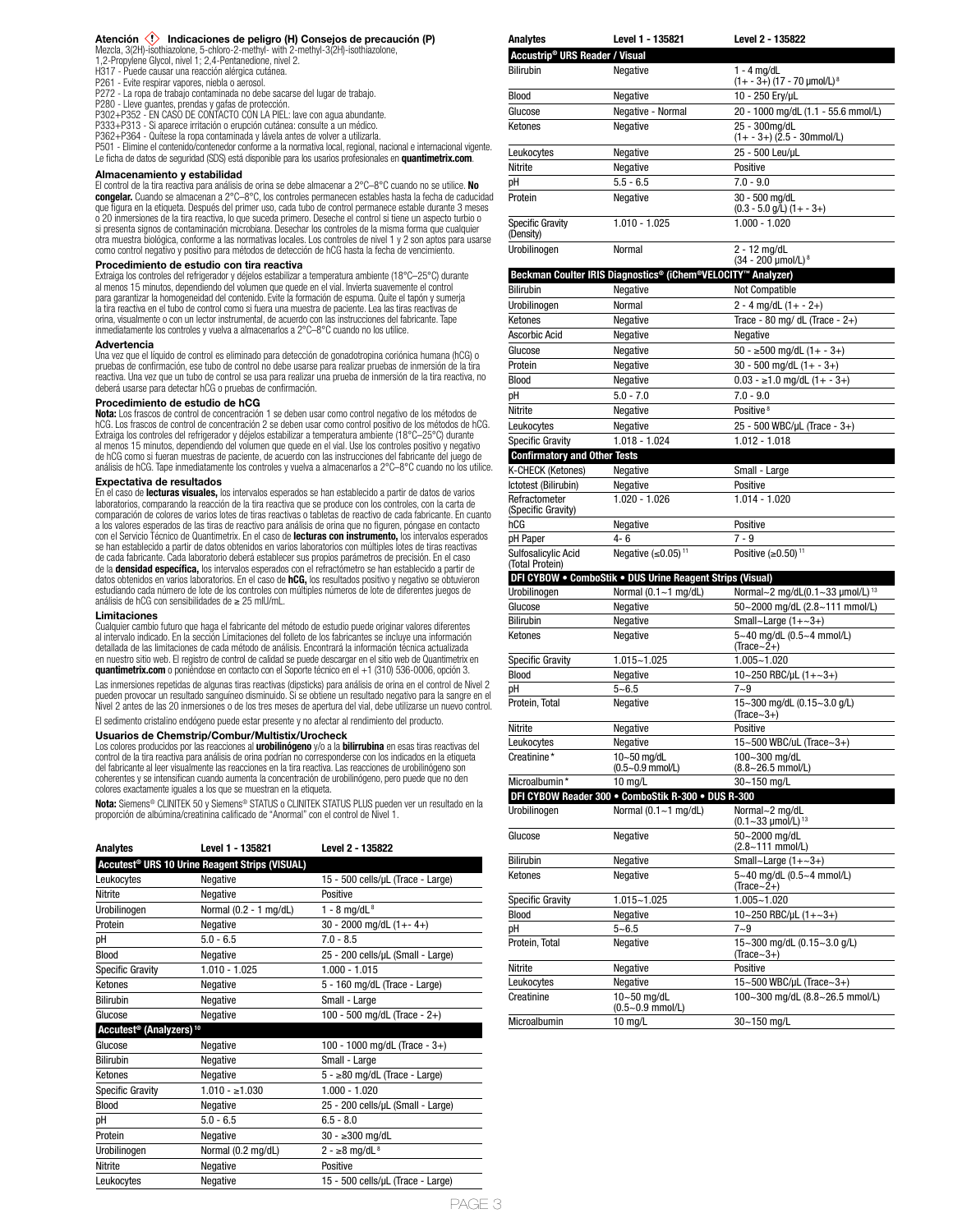| <b>Analytes</b>             | Level 1 - 135821                                                     | Level 2 - 135822                                   |
|-----------------------------|----------------------------------------------------------------------|----------------------------------------------------|
|                             | DFI CYBOW R-50 (50S) . ComboStik R-50 (50S) . DUS R-50 (50S)         |                                                    |
| Urobilinogen                | Normal (0.1~1 mg/dL)                                                 | Normal~2 mg/dL(0.1~33 µmol/L) <sup>13</sup>        |
| Glucose                     | Negative                                                             | 50~2000 mg/dL (2.8~111 mmol/L)                     |
| <b>Bilirubin</b>            | Negative                                                             | Small~Large $(1+-3+)$                              |
| Ketones                     | Negative                                                             | 5~40 mg/dL (0.5~4 mmol/L)<br>$(Trace - 2+)$        |
| Specific Gravity            | 1.015~1.025                                                          | 1.005~1.020                                        |
| Blood                       | Negative                                                             | 10~250 RBC/uL (1+~3+)                              |
| рH                          | 5~6.5                                                                | 7~9                                                |
| Protein, Total              | Negative                                                             | 15~300 mg/dL (0.15~3.0 g/L)<br>$(Trace-3+)$        |
| Nitrite                     | Negative                                                             | Positive                                           |
| Leukocytes                  | Negative                                                             | 15~500 WBC/uL (Trace~3+)                           |
| Creatinine                  | 10~50 mg/dL<br>$(0.5 - 0.9$ mmol/L)                                  | 100~300 mg/dL (8.8~26.5 mmol/L)                    |
| Microalbumin                | 10 mg/L                                                              | 30~150 mg/L                                        |
|                             | DFI CYBOW Reader 720 . CombiStik R-700 . DUS R-720                   |                                                    |
| Urobilinogen                | Normal $(0.1 - 1$ mg/dL)                                             | Normal $\sim$ 2 mg/dL(0.1~33µmol/L) <sup>13</sup>  |
| Glucose<br><b>Bilirubin</b> | Negative                                                             | 50~2000 mg/dL (2.8~111 mmol/L)                     |
| Ketones                     | Negative<br>Negative                                                 | Small~Large $(1+-3+)$<br>5~40 mg/dL (0.5~4 mmol/L) |
| Specific Gravity            | 1.015~1.025                                                          | (Trace~2+)<br>1.005~1.020                          |
| <b>Blood</b>                | Negative                                                             | 10~250 RBC/µL $(1+-3+)$                            |
| рH                          | $5 - 6.5$                                                            | 7~9                                                |
| Protein, Total              | Negative                                                             | 15~300 mg/dL (0.15~3.0 g/L)<br>(Trace $\sim$ 3+)   |
| Nitrite                     | Negative                                                             | Positive                                           |
| Leukocytes                  | Negative                                                             | 15~500 WBC/µL (Trace~3+)                           |
| Creatinine                  | $10 - 50$ mg/dL<br>$(0.5 - 0.9$ mmol/L)                              | 100~300 mg/dL (8.8~26.5 mmol/L)                    |
| Microalbumin                | $10$ mg/L                                                            | 30~150 mg/L                                        |
|                             | DFI CYBOW Reader 600S . CombiStik R-600S. DUS R- 600S                |                                                    |
| Urobilinogen                | Normal $(0.1 - 1$ mg/dL)                                             | Normal~2 mg/dL(0.1~33 µmol/L) <sup>13</sup>        |
| Glucose                     | Negative                                                             | 50~2000 mg/dL (2.8~111 mmol/L)                     |
| Bilirubin                   | Negative                                                             | Small~Large $(1+-3+)$                              |
| Ketones                     | Negative                                                             | 5~40 mg/dL (0.5~4 mmol/L)<br>(Trace $\sim$ 2+)     |
| <b>Specific Gravity</b>     | 1.015~1.025                                                          | 1.005~1.020                                        |
| Blood                       | Negative                                                             | 10~250 RBC/µL $(1 + ~3 +)$                         |
| рH                          | $5 - 6.5$                                                            | $7 - 9$                                            |
| Protein, Total              | Negative                                                             | 15~300 mg/dL (0.15~3.0 g/L)<br>$(Trace-3+)$        |
| Nitrite                     | Negative                                                             | Positive                                           |
| Leukocytes                  | Negative                                                             | 15~500 WBC/µL (Trace~3+)                           |
| Creatinine                  | $10 - 50$ mg/dL<br>$(0.5 - 0.9$ mmol/L)                              | 100~300 mg/dL (8.8~26.5 mmol/L)<br>30~150 mg/L     |
| Microalbumin                | $10$ mg/L<br>Fisherbrand® • Germaine AimStrip® 10SG Strips (Visual)  |                                                    |
| Glucose                     | Negative                                                             | 100 - 1000 mg/dL $(\pm$ - 3+)                      |
| <b>Bilirubin</b>            | Negative                                                             | 1 - 4 mg/dL $(1 + -3+)$                            |
| Ketones                     | Negative                                                             | 5 - 160 (± - 4+)                                   |
| <b>Specific Gravity</b>     | $1.015 - 1.030$                                                      | $1.005 - 1.015$                                    |
| Blood                       | Negative                                                             | $1 + -3 +$                                         |
| рH                          | $5.0 - 6.5$                                                          | $7.5 - 9.0$                                        |
| Protein                     | Negative                                                             | $30 - 2000$ mg/dL $(1 + - 4)$                      |
| Urobilinogen                | Normal (0.2 E.U./dL)                                                 | $1 - 4$ mg/dL                                      |
| Nitrite                     | Negative                                                             | Positive                                           |
| Leukocytes                  | Negative                                                             | 15 - 500 Leu/µL $(\pm$ - 3+)                       |
|                             | Fisherbrand® • Germaine AimStrip® 10SG Strips • Aim Urine Analyzer 2 |                                                    |
| Leukocytes                  | Negative                                                             | 15 - 500 Leu/µL $(\pm - 3+)$                       |
| Nitrite                     | Negative                                                             | Positive                                           |
| Urobilinogen                | Normal (0.2 E.U./dL)                                                 | 0.2- 2.0 mg/dL $^{13}$                             |
| Protein                     | Negative                                                             | Trace - 300 g/dL $(\pm - 3+)$                      |
| рH                          | $5.0 - 6.5$                                                          | $7.0 - 8.5$                                        |
| Blood                       | Negative                                                             | $25 - 200(1 + - 3+)$                               |
| <b>Specific Gravity</b>     | 1.020 - 1.030                                                        | $1.005 - 1.020$                                    |
| Ketones                     | Negative                                                             | $5 - 80$ (Trace $-3+$ )                            |
| Bilirubin                   | Negative                                                             | $1 - 4$ mg/dL $(1 + -3+)$                          |
| Glucose                     | Negative                                                             | 100 - 1000 mg/dL (Trace - 3+)                      |
|                             |                                                                      |                                                    |

| Analytes                                        | Level 1 - 135821                                                     | <b>Level 2 - 135822</b>                                                                  |
|-------------------------------------------------|----------------------------------------------------------------------|------------------------------------------------------------------------------------------|
|                                                 | Henry Schein OneStepPlus . Urispec Plus Analyzer (Visual)            |                                                                                          |
| <b>Bilirubin</b>                                | Negative                                                             | $1 - 4$ mg/dL                                                                            |
|                                                 |                                                                      | (1+ - 3+) (17 - 70 µmol/L) <sup>8</sup>                                                  |
| Blood                                           | Negative - 10 Ery/µL                                                 | 10 - 250 Ery/µL                                                                          |
| Glucose                                         | Negative - Normal                                                    | 50 - ≥500 mg/dL                                                                          |
|                                                 |                                                                      | $(2.8 - 27.8$ mmol/L) <sup>9</sup>                                                       |
| Ketones                                         | Negative                                                             | 25 - 300 mg/dL                                                                           |
|                                                 |                                                                      | (1+ - 3+) (2.5 - 30 mmol/L)                                                              |
| Leukocytes                                      | Negative                                                             | 25 - 500 Leu/uL                                                                          |
| Nitrite                                         | Negative                                                             | Positive                                                                                 |
| pH                                              | $5.0 - 7.0$                                                          | $7.0 - 9.0$                                                                              |
| Protein                                         | Negative                                                             | 30 - 500 mg/dL                                                                           |
|                                                 |                                                                      | $(0.3 - 5.0$ g/L) $(1 + - 3)$                                                            |
| <b>Specific Gravity</b>                         | 1.005 - 1.025                                                        | 1.000 - 1.020                                                                            |
| (Density)                                       |                                                                      |                                                                                          |
| Urobilinogen                                    | Normal                                                               | 2 - 12 mg/dL                                                                             |
|                                                 |                                                                      | (34 - 200 µmol/L) 8                                                                      |
| Henry Schein Urispec <sup>®</sup> 10SG (Visual) |                                                                      |                                                                                          |
| Leukocytes                                      | Negative                                                             | 15 - 500 Cells/µL (Trace - Large)                                                        |
| Nitrite                                         | Negative                                                             | Positive                                                                                 |
| Urobilinogen                                    | Normal (0.2 E.U./dL)                                                 | 1 - 4 E.U./dL                                                                            |
| Protein                                         | Negative                                                             | $30 - 300$ mg/dL $(1 + - 3)$                                                             |
| рH                                              | $5.0 - 6.5$                                                          | $7.5 - 8.5$                                                                              |
| Blood                                           | Negative                                                             | 25 - 200 Cells/µL (Small - Large)                                                        |
| <b>Specific Gravity</b>                         | $1.010 - 1.030$                                                      | 1.000 - 1.020                                                                            |
| Ketones                                         | Negative                                                             | 5 - 160 mg/dL (Trace - Large)                                                            |
| <b>Bilirubin</b>                                | Negative                                                             | Small - Large $(1 + -3+)$                                                                |
|                                                 |                                                                      |                                                                                          |
| Glucose                                         | Negative                                                             | 100 - 1000 mg/dL (Trace - 3+)                                                            |
|                                                 | MACHEREY-NAGEL <sup>®</sup> URYXXON® Relax/300/500 Analyzer (Visual) |                                                                                          |
| <b>Bilirubin</b>                                | Negative                                                             | $1 - 4$ mg/dL                                                                            |
|                                                 |                                                                      | (1+ - 3+) (17 - 70µmol/L) <sup>8</sup>                                                   |
| <b>Blood</b>                                    | Negative                                                             | 10 - 250 Ery/µL                                                                          |
| Glucose                                         | Negative - Normal                                                    | $50 - 500$ mg/dL                                                                         |
|                                                 |                                                                      | $(2.8 - \ge 27.8$ mmol/L) <sup>9</sup>                                                   |
| Ketones                                         | Negative                                                             | 25 - 300 mg/dL                                                                           |
|                                                 |                                                                      | $(1 + -3+)$ (2.5 - 30 mmol/L)                                                            |
| Leukocytes                                      | Negative                                                             | 25 - 500 Leu/µL                                                                          |
| Nitrite                                         | Negative                                                             | Positive                                                                                 |
| рH                                              | $5.0 - 7.0$                                                          | $7.0 - 9.0$                                                                              |
| Protein                                         | Negative                                                             | 30 - 500 mg/dL                                                                           |
|                                                 |                                                                      | $(0.3 - 5.0$ g/L) $(1 + - 3+)$                                                           |
| <b>Specific Gravity</b>                         | 1.005 - 1.025                                                        | $1.000 - 1.020$                                                                          |
| (Density)                                       |                                                                      |                                                                                          |
| Urobilinogen                                    | Normal                                                               | 2 - 12 mg/dL<br>(34 - 200 µmol/L) 8                                                      |
|                                                 | McKesson® (Consult Diagnostics® 10SG Urine Reagent Strips) (Visual)  |                                                                                          |
| Glucose                                         | Negative                                                             | 100 - 1000 mg/dL ( $\pm$ - 3+)                                                           |
|                                                 |                                                                      |                                                                                          |
| <b>Bilirubin</b>                                | Negative                                                             | $1 - 4$ mg/dL $(1 + -3+)$                                                                |
| Ketones                                         | Negative                                                             | 5 - 160 (± - 4+)                                                                         |
| <b>Specific Gravity</b>                         | 1.015 - 1.030                                                        | $1.005 - 1.015$                                                                          |
| Blood                                           | Negative                                                             | $1 + -3 +$                                                                               |
| pН                                              | $5.0 - 6.5$                                                          | $7.5 - 9.0$                                                                              |
| Protein                                         | Negative                                                             | $30 - 2000$ mg/dL $(1 + - 4)$                                                            |
| Urobilinogen                                    | Normal (0.2 E.U./dL)                                                 | 1 - 12 mg/dL                                                                             |
| Nitrite                                         | Negative                                                             | Positive                                                                                 |
| Leukocytes                                      | Negative                                                             | 15 - 500 Leu/µL (± - 3+)                                                                 |
|                                                 |                                                                      | McKesson <sup>®</sup> 120 Urine Analyzer (Consult Diagnostics 10SG Urine Reagent Strips) |
| Leukocytes                                      | Negative                                                             | 15 - 500 Leu/uL $(\pm$ - 3+)                                                             |
| Nitrite                                         | Negative                                                             | Positive                                                                                 |
|                                                 |                                                                      |                                                                                          |
| Urobilinogen                                    | Normal (0.2 E.U./dL)                                                 | $0.2 - 2.0$ mg/dL * 13                                                                   |
| Protein                                         | Negative                                                             | Trace - 300 g/dL $(\pm - 3+)$                                                            |
| рH                                              | $5.0 - 6.5$                                                          | $7.0 - 8.5$                                                                              |
| Blood                                           | Negative                                                             | $25 - 200(1 + - 3+)$                                                                     |
| <b>Specific Gravity</b>                         | 1.010 - 1.030                                                        | $1.005 - 1.020$                                                                          |
| Ketones                                         | Negative                                                             | $5 - 80$ (Trace $-3+$ )                                                                  |
| <b>Bilirubin</b>                                | Negative                                                             | $1 - 4$ mg/dL $(1 + -3+)$                                                                |
| Glucose                                         | Negative                                                             | 100 - 1000 mg/dL (Trace - 3+)                                                            |
|                                                 | ROCHE VISUAL TESTING (Visual Test Strips Only) (USA)                 |                                                                                          |
| <b>Specific Gravity</b>                         | $1.015 - 1.030$                                                      | $1.000 - 1.015$                                                                          |
| рH                                              | $5 - 7$                                                              | 7 - 9                                                                                    |
|                                                 |                                                                      |                                                                                          |
| Leukocytes                                      | Negative                                                             | Trace - $2+$                                                                             |
| Nitrite                                         | Negative                                                             | Positive                                                                                 |
| Protein                                         | Negative                                                             | 30 - 500 mg/dL $(1 + -3+)$                                                               |
| Glucose                                         | Normal                                                               | 100 - 1000 mg/dL                                                                         |
| Ketones                                         | Negative                                                             | Small - Large $(1 + -3+)$                                                                |
| Urobilinogen <sup>9*</sup>                      | Normal                                                               | $1 - 12$ mg/dL                                                                           |
| Bilirubin <sup>9*</sup>                         | Negative                                                             | $1 + -3 +$                                                                               |
| Blood                                           | Negative                                                             | Trace - 250 Ery/µL                                                                       |
| Microalbumin <sup>6</sup>                       | Negative                                                             | 20 - 100 mg/L                                                                            |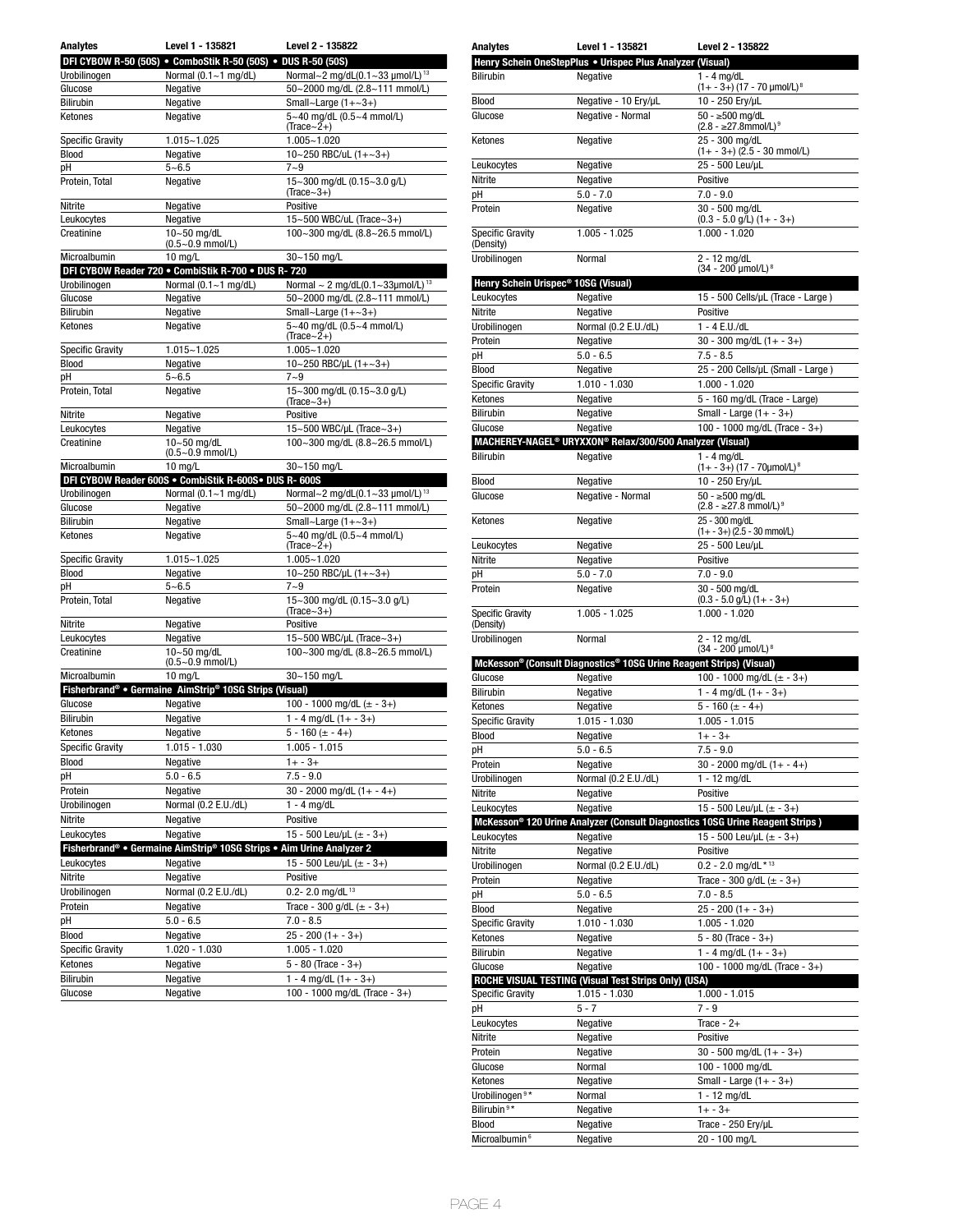| <b>Analytes</b>                                | Level 1 - 135821                               | Level 2 - 135822                               |
|------------------------------------------------|------------------------------------------------|------------------------------------------------|
|                                                | ROCHE Chemstrip 101 or ROCHE Urisys 1100 (USA) |                                                |
| Blood                                          | Negative                                       | Trace - 250 Ery/µL (Trace - 2+)                |
| Bilirubin                                      | Negative                                       | 1 - 6 mg/dL $(1 + -3 +)^*$                     |
| Urobilinogen                                   | Normal                                         | $1 - 8$ mg/dL * $(1 - 3 +)$ <sup>8</sup>       |
| Ketones                                        | Negative                                       | 15 - 150 mg/dL $(1 + -3+)$                     |
| Glucose                                        | Normal                                         | 100 - 1000 mg/dL $(1 + -3 +)$                  |
| Protein                                        | Negative <sup>7</sup>                          | 30 - 500 mg/dL $(1 + -3+)$                     |
| Nitrite                                        | Negative                                       | Positive                                       |
| Leukocytes                                     | Negative                                       | 25 - 500 Leu/µL (Trace - 2+)                   |
| рH<br><b>Specific Gravity</b>                  | $5 - 6.5$<br>$1.015 - 1.025$                   | $7 - 9$<br>$1.000 - 1.015$                     |
| <b>ROCHE Chemstrip UA Urine Analyzer (USA)</b> |                                                |                                                |
| Blood                                          | Negative                                       | 50 - 250 Ery/µL                                |
| Bilirubin                                      | Negative                                       | 1 - 6 mg/dL $(1 + -3+)$ *                      |
| Urobilinogen                                   | Normal                                         | $1 - 8$ mg/dL * $(1 + -3 +)$ <sup>8</sup>      |
| Ketones                                        | Negative                                       | $15 - 150$ mg/dL $(1 + -3+)$                   |
| Glucose                                        | Normal                                         | 100 - 1000 mg/dL                               |
| Protein                                        | Negative                                       | Trace - 100 mg/dL (Trace - $2+$ ) <sup>8</sup> |
| Nitrite                                        | Negative                                       | Positive                                       |
| Leukocytes                                     | Negative                                       | 100-500 Leu/µL $(1 + - 2+)$                    |
| рH                                             | $5 - 6.5$                                      | 7 - 9                                          |
| <b>Specific Gravity</b>                        | $1.015 - 1.025$                                | $1.000 - 1.020$                                |
| ROCHE cobas 6500 (cobas u 601) (USA)           |                                                |                                                |
| Blood<br>Leukocytes                            | Negative<br>Negative                           | 50 - 250 Ery/µL<br>100 - 500 Leu/µL            |
| Nitrite                                        | Negative                                       | Positive                                       |
| Ketones                                        | Negative                                       | 15 - 150 mg/dL                                 |
| Glucose                                        | Normal                                         | 250 - 1000 mg/dL                               |
| Protein                                        | Negative $7$                                   | 30 - 100 mg/dL <sup>8</sup>                    |
| Urobilinogen                                   | Normal                                         | $1 - 8$ mg/dL <sup>8*</sup>                    |
| Bilirubin                                      | Negative                                       | $3 - 6$ mg/dL *                                |
| рH                                             | $5 - 6$                                        | $7 - 9$                                        |
| <b>Specific Gravity</b>                        | 1.017 - 1.027                                  | $1.011 - 1.022$                                |
| <b>ROCHE Criterion (USA)</b>                   |                                                |                                                |
| Blood                                          | Negative                                       | 50 - 250 Ery/µL (2+ - 4+)                      |
| Bilirubin                                      | Negative                                       | 1 - 6 mg/dL $(1 + -3 +)^*$                     |
| Urobilinogen<br>Ketones                        | Negative - Normal<br>Negative                  | 1 - 8 mg/dL $8*$<br>15 - 150 mg/dL $(1 + -3+)$ |
| Glucose                                        | Negative - Normal                              | 100 - 1000 mg/dL $(1 + -3+)$                   |
| Protein                                        |                                                |                                                |
|                                                |                                                |                                                |
|                                                | Negative <sup>7</sup>                          | Trace - 100 mg/dL (Trace - $2+$ ) <sup>8</sup> |
| Nitrite                                        | Negative                                       | Positive                                       |
| Leukocytes<br>рH                               | Negative<br>$5 - 6.5$                          | 100 - 500 Leu/µL $(1 + - 2+)$<br>7 - 9         |
| <b>Specific Gravity</b>                        |                                                | $1.000 - 1.020$                                |
| ROCHE cobas u 411 (USA)                        | $1.015 - 1.025$                                |                                                |
| Blood                                          | Negative                                       | 50 - 250 Ery/uL (3+- 5+)                       |
| <b>Bilirubin</b>                               | Negative                                       | 1 - 6 mg/dL $(1 + -3+)$ *                      |
| Urobilinogen                                   | Negative - Normal                              | 1 - 8 mg/dL $(1 + -3 +)$ <sup>8*</sup>         |
| Ketones                                        | Negative                                       | $5 - 150$ mg/dL $(1 + - 4+)$                   |
| Glucose                                        | Negative - Normal                              | 100 - 1000 mg/dL $(2 + -4 +)$                  |
| Protein                                        | Negative <sup>7</sup>                          | 30 - 500 mg/dL $(1 + -4)^8$                    |
| Nitrite                                        | Negative                                       | Positive                                       |
| Leukocytes                                     | Negative                                       | 25 - 500 Leu/µL (1+ - 3+)                      |
| рH                                             | $5 - 6.5$                                      | $7 - 9$                                        |
| <b>Specific Gravity</b>                        | $1.015 - 1.025$                                | $1.000 - 1.020$                                |
| <b>ROCHE Urisys 1800 (USA)</b>                 |                                                |                                                |
| Blood                                          | Negative                                       |                                                |
| Bilirubin                                      |                                                | $50 - 250$ Ery/µL $(3 + -5+)$                  |
|                                                | Negative                                       | 1 - 6 mg/dL $(1 + -3+)$ *                      |
| Urobilinogen                                   | Negative - Normal                              | 1 - 8 mg/dL $(1 + -3 +)^{8*}$                  |
| Ketones                                        | Negative                                       | 15 - 150 mg/dL $(1 + - 4 +)$                   |
| Glucose                                        | Negative - Normal                              | 100 - 1000 mg/dL $(2 + -4+)$                   |
| Protein                                        | Negative <sup>7</sup>                          | 75 - 500 mg/dL $(2 + -4 +)^8$                  |
| Nitrite                                        | Negative                                       | Positive                                       |
| Leukocytes                                     | Negative                                       | 25 - 500 Leu/µL (1+ - 3+)                      |
| рH                                             | $5 - 6.5$                                      | 7 - 9                                          |
| <b>Specific Gravity</b>                        | 1.015 - 1.025                                  | 1.000 - 1.020                                  |
| <b>ROCHE Urisys 2400 (USA)</b>                 |                                                |                                                |
| Blood                                          | Negative                                       | 50 - 250 Ery/µL                                |
| Bilirubin                                      | Negative                                       | 1 - 6 mg/dL $*$                                |
| Urobilinogen                                   | Normal                                         | 1 - 8 mg/dL $8*$                               |
| Ketones                                        | Negative                                       | 5 - 150 mg/dL                                  |
| Glucose                                        | Normal                                         | 100 - 1000 mg/dL                               |
| Protein                                        | Negative <sup>7</sup>                          | 25 - 150 mg/dL <sup>8</sup>                    |
| Nitrite                                        | Negative                                       | Positive                                       |
| Leukocytes                                     | Negative                                       | 100 - 500 Leu/µL                               |
| рH<br><b>Specific Gravity</b>                  | $5 - 6.5$<br>1.017 - 1.028                     | 7 - 9<br>1.009 - 1.020                         |

| Analytes                                                                                                                                                             | Level 1 - 135821                                              | Level 2 - 135822                                                                        |
|----------------------------------------------------------------------------------------------------------------------------------------------------------------------|---------------------------------------------------------------|-----------------------------------------------------------------------------------------|
|                                                                                                                                                                      | Siemens <sup>®</sup> VISUAL TESTING (Visual Test Strips Only) |                                                                                         |
| Glucose                                                                                                                                                              | Negative                                                      | 100 - 500 mg/dL                                                                         |
| Bilirubin                                                                                                                                                            | Negative                                                      | Small - Large $(1 + -3+)$                                                               |
| Ketones                                                                                                                                                              | Negative                                                      | 5 - 160 mg/dL (Trace - Large)                                                           |
| <b>Specific Gravity</b>                                                                                                                                              | $1.015 - 1.030$                                               | $1.005 - 1.020$                                                                         |
|                                                                                                                                                                      |                                                               | Trace - Large (Trace - 3+)                                                              |
| Blood                                                                                                                                                                | Negative                                                      |                                                                                         |
| рH                                                                                                                                                                   | $5.0 - 6.5$                                                   | $7.5 - 8.5$                                                                             |
| Protein                                                                                                                                                              | Negative                                                      | $30 - 300$ mg/dL $(1 + -3 +)$                                                           |
| Urobilinogen                                                                                                                                                         | Normal (0.2 E.U./dL) <sup>7</sup>                             | $1.0 - 8.0$ E.U./dL*                                                                    |
| Nitrite                                                                                                                                                              | Negative                                                      | Positive                                                                                |
| Leukocytes                                                                                                                                                           | Negative                                                      | Trace - Large (Trace - 3+)                                                              |
| Creatinine <sup>3</sup>                                                                                                                                              | 10 - 50 mg/dL                                                 | 100 - 300 mg/dL                                                                         |
|                                                                                                                                                                      |                                                               |                                                                                         |
| Siemens® CLINITEK 50                                                                                                                                                 |                                                               |                                                                                         |
| Glucose                                                                                                                                                              | Negative                                                      | 100 - 500 mg/dL (Trace - 2+)                                                            |
| Bilirubin                                                                                                                                                            | Negative                                                      | Small - Large $(1 + -3+)$                                                               |
| Ketones                                                                                                                                                              | Negative                                                      | Trace - $\geq 80$ mg/dL (Trace - 3+)                                                    |
| <b>Specific Gravity</b>                                                                                                                                              | $1.015 - \ge 1.030$                                           | ≤1.005 - 1.020                                                                          |
| Blood                                                                                                                                                                | Negative                                                      | Small - Large $(1 + -3+)$                                                               |
| pH                                                                                                                                                                   | $5.0 - 6.5$                                                   | $7.0 - $9.0$                                                                            |
| Protein                                                                                                                                                              | Negative                                                      | $30 - 300$ mg/dL $(1 + -3)$                                                             |
|                                                                                                                                                                      | Normal (0.2 E.U./dL)                                          | $1.0 - 4.0$ E.U./dL                                                                     |
| Urobilinogen                                                                                                                                                         |                                                               |                                                                                         |
| Nitrite                                                                                                                                                              | Negative                                                      | Positive                                                                                |
| Leukocytes                                                                                                                                                           | Negative                                                      | Trace - Large (Trace - $3+$ )                                                           |
| Microalbumin <sup>2</sup>                                                                                                                                            | $\leq$ 10 - 30 mg/L                                           | 30 - 300 mg/L                                                                           |
| Creatinine <sup>4</sup>                                                                                                                                              | 10 - 100 mg/dL                                                | 100 - 300 mg/dL                                                                         |
| Siemens® CLINITEK 500                                                                                                                                                |                                                               |                                                                                         |
| Glucose                                                                                                                                                              |                                                               |                                                                                         |
|                                                                                                                                                                      | Negative                                                      | 100 - 500 mg/dL (Trace - $2+$ )                                                         |
| <b>Bilirubin</b>                                                                                                                                                     | Negative                                                      | Small - Large $(1 + -3+)$                                                               |
| Ketones                                                                                                                                                              | Negative                                                      | Trace - $\geq 80$ mg/dL (Trace - 3+)                                                    |
| <b>Specific Gravity</b>                                                                                                                                              | $1.015 - \ge 1.030$                                           | ≤1.005 - 1.020                                                                          |
| Blood                                                                                                                                                                | Negative                                                      | Small - Large $(1 + -3+)$                                                               |
| pH                                                                                                                                                                   | $5.0 - 6.5$                                                   | $7.0 - \ge 9.0$                                                                         |
| Protein                                                                                                                                                              | Negative                                                      | $30 - 300$ mg/dL $(1 + -3)$                                                             |
|                                                                                                                                                                      | Normal (0.2 E.U./dL)                                          |                                                                                         |
| Urobilinogen                                                                                                                                                         |                                                               | $1.0 - \ge 8.0$ E.U./dL                                                                 |
| Nitrite                                                                                                                                                              | Negative                                                      | Positive                                                                                |
| Leukocytes                                                                                                                                                           | Negative                                                      | Trace - Large (Trace - 3+)                                                              |
| Creatinine <sup>4</sup>                                                                                                                                              | 10 - 50 mg/dL                                                 | 100 - 300 mg/dL                                                                         |
| Siemens® CLINITEK ADVANTUS                                                                                                                                           |                                                               |                                                                                         |
| Glucose                                                                                                                                                              | Negative                                                      | 100 - 500 mg/dL (Trace - 2+)                                                            |
| Bilirubin                                                                                                                                                            | Negative                                                      | Small - Large $(1 + -3+)$                                                               |
|                                                                                                                                                                      |                                                               |                                                                                         |
| Ketones                                                                                                                                                              | Negative                                                      | Trace - $\geq 80$ mg/dL (Trace - 3+)                                                    |
| <b>Specific Gravity</b>                                                                                                                                              | $1.015 - 1.030$                                               | ≤1.005 - 1.025                                                                          |
| Blood                                                                                                                                                                | Negative                                                      | Small - Large $(1 + -3+)$                                                               |
| рH                                                                                                                                                                   | $5.0 - 6.5$                                                   | $7.0 - 29.0$                                                                            |
| Protein                                                                                                                                                              | Negative                                                      | $30 - 300$ mg/dL $(1 + -3)$                                                             |
| Urobilinogen                                                                                                                                                         | Normal (0.2 E.U./dL)                                          | $1.0 - \ge 8.0$ E.U./dL                                                                 |
| Nitrite                                                                                                                                                              | Negative                                                      | Positive                                                                                |
|                                                                                                                                                                      |                                                               |                                                                                         |
| Leukocytes                                                                                                                                                           | Negative                                                      | Trace - Large (Trace - 3+)                                                              |
| Creatinine <sup>4</sup>                                                                                                                                              | 10 - 100 mg/dL                                                | 100 - 300 mg/dL                                                                         |
|                                                                                                                                                                      |                                                               | Siemens <sup>®</sup> CLINITEK STATUS or Siemens® CLINITEK STATUS PLUS or STATUS CONNECT |
| Glucose                                                                                                                                                              | Negative                                                      | 100 - 500 mg/dL (Trace - 2+)                                                            |
| Bilirubin                                                                                                                                                            | Negative                                                      | Small - Large $(1 + -3+)$                                                               |
| Ketones                                                                                                                                                              | Negative                                                      | Trace - $\geq 160$ mg/dL (Trace - 4+)                                                   |
| <b>Specific Gravity</b>                                                                                                                                              | $1.015 - 1.030$                                               | $1.010 - 1.025$                                                                         |
|                                                                                                                                                                      |                                                               |                                                                                         |
| Blood                                                                                                                                                                | Negative                                                      | Small - Large $(1 + -3+)$                                                               |
| рH                                                                                                                                                                   | $5.0 - 6.5$                                                   | $7.0 - 9.0$                                                                             |
| Protein                                                                                                                                                              | Negative                                                      | $30 - 300$ mg/dL $(1 + -3+)$                                                            |
| Urobilinogen                                                                                                                                                         | Normal (0.2 E.U./dL)                                          | $1.0 - \ge 8.0$ E.U./dL                                                                 |
| Nitrite                                                                                                                                                              | Negative                                                      | Positive                                                                                |
| Leukocytes                                                                                                                                                           | Negative                                                      | Trace - Large (Trace - $3+$ )                                                           |
| Microalbumin <sup>2</sup>                                                                                                                                            | 10 - 30 mg/L                                                  | 30 - 300 mg/L                                                                           |
| Creatinine <sup>4</sup>                                                                                                                                              |                                                               |                                                                                         |
|                                                                                                                                                                      | 10 - 100 mg/dL                                                | 100 - 300 mg/dL                                                                         |
| hCG                                                                                                                                                                  | Negative                                                      | Positive                                                                                |
| Teco Diagnostics . Visual                                                                                                                                            |                                                               |                                                                                         |
| Glucose                                                                                                                                                              | Negative                                                      | 100 - 1000 mg/dL                                                                        |
| Bilirubin                                                                                                                                                            | Negative                                                      | $Sm - Lg(1 + -3+)$                                                                      |
| Ketones                                                                                                                                                              | Negative                                                      | Trace - 80 mg/dL                                                                        |
| <b>Specific Gravity</b>                                                                                                                                              | $1.015 - \ge 1.030$                                           | $1.010 - 1.025$                                                                         |
|                                                                                                                                                                      |                                                               |                                                                                         |
| Blood                                                                                                                                                                | Negative                                                      | Small - Lg $(1 + -3)$                                                                   |
| рH                                                                                                                                                                   | $5 - 6.5$                                                     | $6.5 - 8.0$                                                                             |
| Protein                                                                                                                                                              | Negative                                                      | $30 - 300$ mg/dL $(1 + - 3 +)$                                                          |
| Urobilinogen                                                                                                                                                         |                                                               | $2 - \ge 8$ E.U./dL                                                                     |
| Nitrite                                                                                                                                                              | Normal (0.2 E.U./dL)                                          |                                                                                         |
|                                                                                                                                                                      | Negative                                                      | Positive                                                                                |
|                                                                                                                                                                      |                                                               |                                                                                         |
|                                                                                                                                                                      | Negative                                                      | $Sm - Lg(1 + -3+)$                                                                      |
|                                                                                                                                                                      | Teco Diagnostics TC-101 . TC-201 . TC-720 Analyzer            |                                                                                         |
|                                                                                                                                                                      | Negative                                                      | 100 - 1000 mg/dL                                                                        |
|                                                                                                                                                                      | Negative                                                      | $Sm - Lg(1 + -3+)$                                                                      |
|                                                                                                                                                                      | Negative                                                      | Trace - 80 mg/dL                                                                        |
|                                                                                                                                                                      |                                                               | $1.010 - 1.020$                                                                         |
|                                                                                                                                                                      | $1.010 - \ge 1.030$                                           |                                                                                         |
|                                                                                                                                                                      | Negative                                                      | Small - Lg $(1 + -3+)$                                                                  |
|                                                                                                                                                                      | $5 - 6.5$                                                     | $7.0 - 8.5$                                                                             |
|                                                                                                                                                                      | Negative                                                      | Trace - $\geq 300$ mg/dL (Tr - 3+)                                                      |
|                                                                                                                                                                      | Normal (0.2 E.U./dL)                                          | $1 - \ge 8$ E.U./dL                                                                     |
|                                                                                                                                                                      | Negative                                                      | Positive                                                                                |
|                                                                                                                                                                      | Negative                                                      | $Tr - Lg (Tr - 3+)$                                                                     |
|                                                                                                                                                                      |                                                               |                                                                                         |
| Leukocytes<br>Glucose<br>Bilirubin<br>Ketones<br><b>Specific Gravity</b><br>Blood<br>рH<br>Protein<br>Urobilinogen<br>Nitrite<br>Leukocytes<br>Albumin<br>Creatinine | 10 - 30 mg/L<br>10 - 100 mg/dL                                | 80 - 150 mg/L<br>100 - 300 mg/dL                                                        |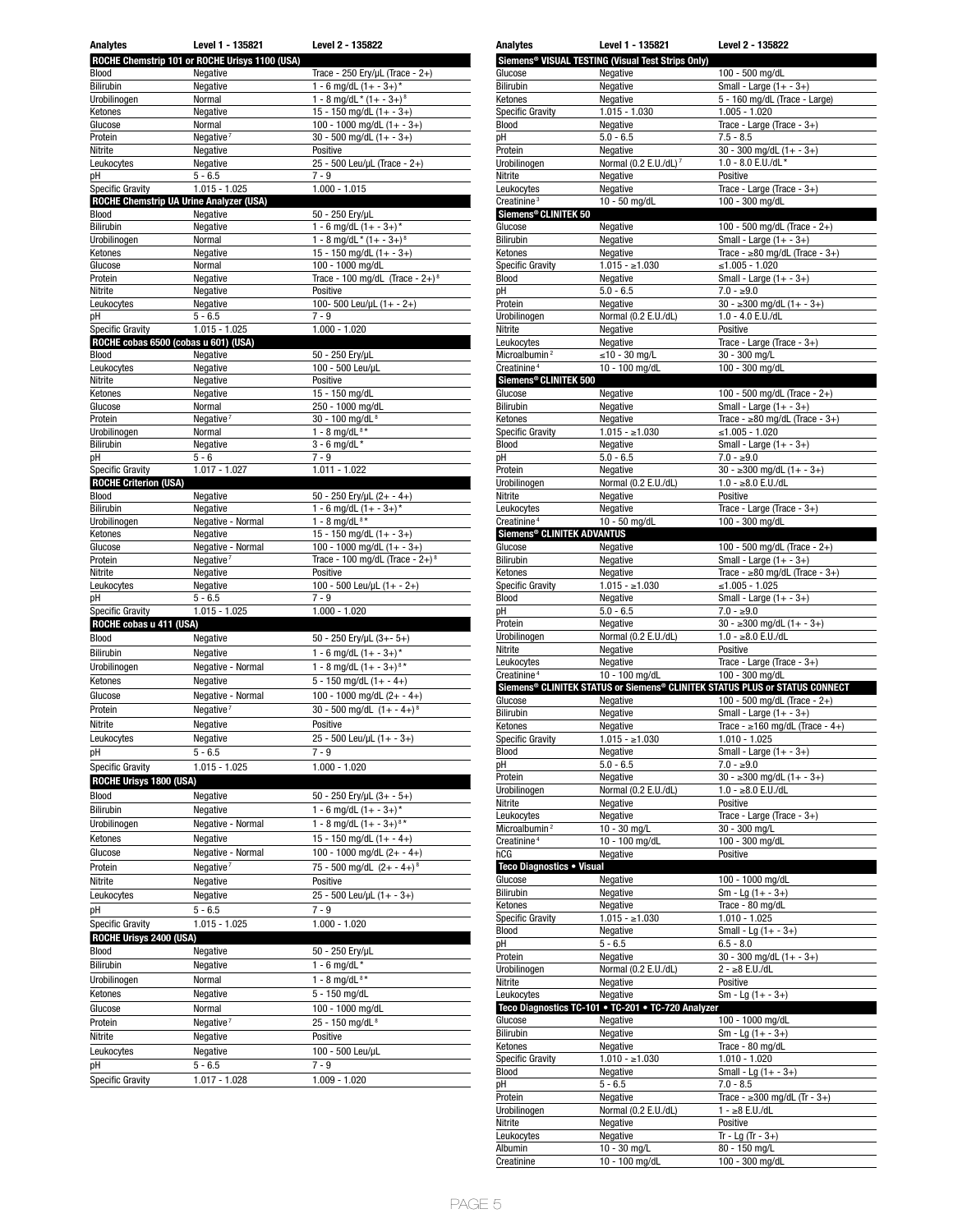| <b>Analytes</b>                   | Level 1 - 135821                                | Level 2 - 135822                         |
|-----------------------------------|-------------------------------------------------|------------------------------------------|
| Uriscan™ (Visual) • 10 SGL Strips |                                                 |                                          |
| Blood                             | Negative                                        | $\pm$ - 250 RBC/µL ( $\pm$ - 3+)         |
| <b>Bilirubin</b>                  | Negative                                        | $0.5 - 3.0$ mg/dL $(1 + -3+)$            |
| Urobilinogen                      | 0.1 mg/dL (Negative)                            | $1 - 12$ mg/dL $(1 + - 4 +)$             |
| Ketones                           | Negative                                        | 5 - 100 mg/dL $(\pm$ - 3+)               |
| Protein                           | Negative                                        | 30 - 300 mg/dL $(1 + -3 +)$ <sup>8</sup> |
| Nitrite                           | Negative                                        | Positive                                 |
| Glucose                           | Negative                                        | 100 - 2000 mg/dL $(\pm$ - 4+)            |
| pH                                | $5.0 - 6.0$                                     | $7.0 - 8.5$                              |
| <b>Specific Gravity</b>           | $1.020 - 1.030$                                 | $1.005 - 1.020$                          |
| Leukocytes                        | Negative                                        | 25 - 500 WBC/µL (1+ - 3+)                |
|                                   | Uriscan™ Optima Urine Analyzers • 10 SGL Strips |                                          |
| Blood                             | Negative                                        | $\pm$ - 250 RBC/µL ( $\pm$ - 3+)         |
| <b>Bilirubin</b>                  | Negative                                        | $0.5 - 1.0$ mg/dL $(1 + - 2+)$           |
| Urobilinogen                      | Normal $(<1)$                                   | $1 - 12$ mg/dL $(1 + - 4 +)$             |
| Ketones                           | Negative                                        | 5 - 100 mg/dL $(\pm$ - 3+)               |
| Protein                           | Negative                                        | 30 - 300 mg/dL $(1 + -3 +)$ <sup>8</sup> |
| Nitrite                           | Negative                                        | Positive                                 |
| Glucose                           | Negative                                        | 100 - 2000 mg/dL $(\pm$ - 4+)            |
| рH                                | $5.0 - 6.5$                                     | $7.0 - 8.5$                              |
| Specific Gravity                  | $1.015 - 1.030$                                 | $1.010 - 1.020$                          |
| Leukocytes                        | Negative                                        | $25 - 500$ WBC/µL $(1 + -3+)$            |

# INTERNATIONAL USE ONLY

**This Section is for International Use only and contains data for methods that are not available or cleared for diagnostic use in the United States.**

| Analytes                                      | Level 1 - 135821                                     | Level 2 - 135822                                   |
|-----------------------------------------------|------------------------------------------------------|----------------------------------------------------|
| 77 Elektronika (Visual/Analyzers)             |                                                      |                                                    |
| <b>Bilirubin</b>                              | Negative                                             | Negative - 6 mg/dL (Negative - $3+$ ) <sup>9</sup> |
| Urobilinogen                                  | Normal                                               | 2 - 12 mg/dL $(1 + - 4 +)^9$                       |
| Ketones                                       | Negative - 15 mg/dL                                  | $5 - 150$ mg/dL $((+) - 3+)$                       |
| Ascorbic Acid                                 | Negative                                             | Negative                                           |
| Glucose                                       | Normal                                               | 50 - 1000 mg/dL $(2 + - 4 +)$                      |
| Protein                                       | Negative                                             | 15 - 500 mg/dL $(1 + -3+)$                         |
| <b>Blood</b>                                  | Negative                                             | $10 - 300$ p/µL (2+ - 3+)                          |
| рH                                            | $5 - 6$                                              | $7 - 8$                                            |
| Nitrite                                       | Negative                                             | Positive                                           |
| Leukocytes                                    | Negative                                             | 75 - 500 Leu/µL (2+ - 3+)                          |
| <b>Specific Gravity</b>                       | $1.010 - 1.030$                                      | $1.000 - 1.025$                                    |
|                                               | Analyticon <sup>®</sup> (Combi Screen Strips Visual) |                                                    |
| <b>Bilirubin</b>                              | Negative                                             | $1 + -3 +$                                         |
| Urobilinogen                                  | Normal                                               | 2 - 12 mg/dL (35-200 µmol/L) <sup>9</sup>          |
| Ketones                                       | Negative                                             | $(+) - 3 +$                                        |
| <b>Ascorbic Acid</b>                          | Negative                                             | Negative                                           |
| Glucose                                       | Normal                                               | 50 - 1000 mg/dL<br>(2.8 - 56 mmol/L)               |
| Protein                                       | Negative                                             | 30 - 500 mg/dL                                     |
| Blood                                         | Negative <sup>5</sup>                                | 10 - 300 Ery/uL $(1 + -3 +)$                       |
| pH                                            | $5 - 6$                                              | $6 - 8$                                            |
| Nitrite                                       | Negative <sup>5</sup>                                | Positive                                           |
| Leukocytes                                    | Negative                                             | 25 - 500 Leu/uL                                    |
| Specific Gravity                              | $1.010 - 1.030$                                      | $1.000 - 1.010$                                    |
| Creatinine                                    | 10 - 100 mgdL<br>$(0.9 - 8.8$ mmol/L)                | 100-300 mgdL<br>$(8.8 - 26.5$ mmol/L)              |
| Microalbumin                                  | 10 - 80 mg/L                                         | 150 - 500 mg/L                                     |
| Analyticon <sup>®</sup> (Combi Scan/Urilyzer) |                                                      |                                                    |
| Bilirubin                                     | Negative                                             | 1 - 4 mg/dL, 17-70 $\mu$ mol/L, (1+ - 3+)          |
| Urobilinogen                                  | Normal                                               | $2 - 12$ mg/dL, 35-200 µmol/L, $(1 + -4+)$         |
| Ketones                                       | Negative                                             | 10 - 300 mg/dL, 1-30 mmol/L, $)(+) - 3+)$          |
| Ascorbic Acid                                 | Negative - 20 mg/dL,<br>Negative $-1+$               | Negative - 20 mg/dL,<br>Negative - $1+$            |
| Glucose                                       | Normal                                               | 50 - 1000 mg/dL, 2.8 - 56 mmol/L, $(1 + -5 +)$     |
| Protein                                       | Negative                                             | 30 - 500 mg/dL, 0.3 g/L - 5 g/L, $(1 + -3 +)$      |
| <b>Blood</b>                                  | Negative <sup>5</sup>                                | 10 - 300 Ery/uL (1+ - 3+)                          |
| рH                                            | $5 - 7$                                              | $6 - 9$                                            |
| Nitrite                                       | Negative <sup>5</sup>                                | Positive                                           |
| Leukocytes                                    | Negative                                             | $25 - 500$ Leu/µL $(1 + - 3+)$                     |
| Specific Gravity                              | $1.010 - 1.030$                                      | $1.000 - 1.025$                                    |
| Creatinine                                    | 10-50 mg/dL                                          | 50 - 300 mg/dL                                     |
|                                               | $(0.9 - 4.4$ mmol/L)                                 | $(4.4 - 26.5$ mmol/L)                              |
| Microalbumin                                  | 10 - 80 mg/L                                         | 150 - 500 mg/L                                     |

| <b>Analytes</b>                  | Level 1 - 135821                                                                 | Level 2 - 135822                                      |
|----------------------------------|----------------------------------------------------------------------------------|-------------------------------------------------------|
|                                  | <b>CYPRESS DIAGNOSTICS Urine Strips . CYANStrip . CYANStrip Mini (Visual)</b>    |                                                       |
| Urobilinogen                     | Normal (0.1~1 mg/dL)                                                             | Normal $\sim$ 2 mg/dL<br>$(0.1 - 33 \mu mol/L)^{13}$  |
| Glucose                          | Negative                                                                         | 50~2000 mg/dL                                         |
|                                  |                                                                                  | (2.8~111 mmol/L)                                      |
| <b>Bilirubin</b>                 | Negative                                                                         | Small~Large $(1+-3+)$                                 |
| Ketones                          | Negative                                                                         | 5~40 mg/dL (0.5~4 mmol/L) (Trace~2+)                  |
| <b>Specific Gravity</b>          | 1.015~1.025                                                                      | $1.005 - 1.020$                                       |
| Blood<br>рH                      | Negative<br>$5 - 6.5$                                                            | 10~250 RBC/µL (1+~3+)<br>$7 - 9$                      |
| Protein                          | Negative                                                                         | 15~300 mg/dL (0.15~3.0 g/L) (Trace~3+)                |
| Nitrite                          | Negative                                                                         | Positive                                              |
| Leukocytes                       | Negative                                                                         | 15~500 WBC/µL (Trace~3+)                              |
| Creatinine                       | 10~50 mg/dl                                                                      | 100~300 mg/dL                                         |
|                                  | (0.5~0.9 mmol/L)                                                                 | $(8.8 - 26.5$ mmol/L)                                 |
| Microalbumin                     | $10$ mg/L<br>DiaLab Urine Strip Analyzer 500 . Urine Strip 10C . Urine Strip 2MC | 30~150 mg/L                                           |
| Leukocytes                       | Negative                                                                         | 70 - 500 Leu/µL                                       |
| Nitrite                          | Negative                                                                         | Positive                                              |
| Urobilinogen                     | $0.2 - 1$ mg/dL                                                                  | $0.2 - 4$ mg/dL <sup>13</sup>                         |
| Protein                          | Negative                                                                         | 30 - 300 mg/dL                                        |
| pH                               | $5.5 - 6.5$                                                                      | $7.5 - 8.5$                                           |
| Blood                            | Negative                                                                         | $1 + -3 +$                                            |
| <b>Specific Gravity</b>          | $1.015 - 1.025$                                                                  | $1.010 - 1.025$                                       |
| Ketones                          | Negative                                                                         | 5 - 160 mg/dL                                         |
| <b>Bilirubin</b>                 | Negative                                                                         | $1 - 4$ mg/dL                                         |
| Glucose                          | Negative                                                                         | 100 - 500 mg/dL                                       |
| Creatinine                       | 10 - 50 mg/dL                                                                    | 50 - 200 mg/dL                                        |
| Microalbumin                     | $1 - 3$ mg/dL                                                                    | $3 - 15$ mg/dL                                        |
|                                  | DFI CYBOW . ComboStik . DUS Urine Reagent Strips (Visual)                        |                                                       |
| Urobilinogen                     | Normal $(0.1 - 1$ mg/dL)                                                         | Normal~2 mg/dL (0.1~33 µmol/L) <sup>13</sup>          |
| Glucose                          | Negative                                                                         | 50~2000 mg/dL (2.8~111 mmol/L)                        |
| <b>Bilirubin</b>                 | Negative                                                                         | Small~Large $(1+-3+)$                                 |
| Ketones                          | Negative                                                                         | 5~40 mg/dL (0.5~4 mmol/L) (Trace~2+)                  |
| <b>Specific Gravity</b>          | 1.015~1.025                                                                      | $1.005 - 1.020$                                       |
| <b>Blood</b>                     | Negative                                                                         | 10~250 RBC/µL $(1+-3+)$                               |
| pH                               | $5 - 6.5$                                                                        | $7 - 9$                                               |
| Protein, Total                   | Negative                                                                         | 15~300 mg/dL (0.15~3.0 g/L)<br>$(Trace~3+)$           |
| Nitrite                          | Negative                                                                         | Positive                                              |
| Leukocytes                       | Negative                                                                         | 15~500 WBC/µL (Trace~3+)                              |
| Creatinine                       | 10~50 mg/dL (0.5~0.9 mmol/L)                                                     | 100~300 mg/dL (8.8~26.5 mmol/L)                       |
| Microalbumin                     | 10 mg/L                                                                          | 30~150 mg/L                                           |
|                                  | DFI CYBOW R-50 (50S) . ComboStik R-50 (50S) . DUS R-50 (50S)                     |                                                       |
| Urobilinogen                     | Normal (0.1~1 mg/dL)                                                             | Normal ~2 mg/dL<br>$(0.1 - 33 \mu \text{mol/L})^{13}$ |
| Glucose                          | Negative                                                                         | 50~2000 mg/dL                                         |
|                                  |                                                                                  | (2.8~111 mmol/L)                                      |
| <b>Bilirubin</b>                 | Negative                                                                         | Small~Large $(1+-3+)$                                 |
| Ketones                          | Negative                                                                         | 5~40 mg/dL (0.5~4 mmol/L) (Trace~2+)                  |
| <b>Specific Gravity</b><br>Blood | 1.015~1.025                                                                      | $1.005 - 1.020$                                       |
| pH                               | Negative<br>$5 - 6.5$                                                            | 10~250 RBC/µL (1+~3+)<br>$7 - 9$                      |
| Protein, Total                   | Negative                                                                         | 15~300 mg/dL (0.15~3.0 g/L)                           |
|                                  |                                                                                  | $(Trace-3+)$                                          |
| Nitrite                          | Negative                                                                         | Positive                                              |
| Leukocytes                       | Negative                                                                         | 15~500 WBC/µL (Trace~3+)                              |
| Creatinine                       | 10~50 mg/dL                                                                      | 100~300 mg/dL                                         |
|                                  | $(0.5 - 0.9$ mmol/L)                                                             | (8.8~26.5 mmol/L)                                     |
| Micoalbumin                      | 10 mg/L<br>DFI CYBOW Reader 300 . ComboStik R-300 . DUS R-300                    | 30~150 mg/L                                           |
| Urobilinogen                     | Normal (0.1~1 mg/dL)                                                             | Normal $\sim$ 2 mg/dL(0.1~33µmol/L) <sup>13</sup>     |
| Glucose                          | Negative                                                                         | 50~2000 mg/dL (2.8~111 mmol/L)                        |
| <b>Bilirubin</b>                 | Negative                                                                         | Small~Large $(1+-3+)$                                 |
| Ketones                          | Negative                                                                         | 5~40 mg/dL (0.5~4 mmol/L) (Trace~2+)                  |
| <b>Specific Gravity</b>          | 1.015~1.025                                                                      | $1.005 - 1.020$                                       |
| <b>Blood</b>                     | Negative                                                                         | 10~250 RBC/µL (1+~3+)                                 |
| рH                               | $5 - 6.5$                                                                        | $7 - 9$                                               |
| Protein, Total                   | Negative                                                                         | 15~300 mg/dL (0.15~3.0 g/L)                           |
|                                  |                                                                                  | $(Trace-3+)$                                          |
| Nitrite<br>Leukocytes            | Negative<br>Negative                                                             | Positive<br>15~500 WBC/µL (Trace~3+)                  |
| Creatinine                       | 10~50 mg/dL                                                                      | 100~300 mg/dL                                         |
|                                  | $(0.5 - 0.9$ mmol/L)                                                             | (8.8~26.5 mmol/L)                                     |
| Microalbumin                     | 10 mg/L                                                                          | 30~150 mg/L                                           |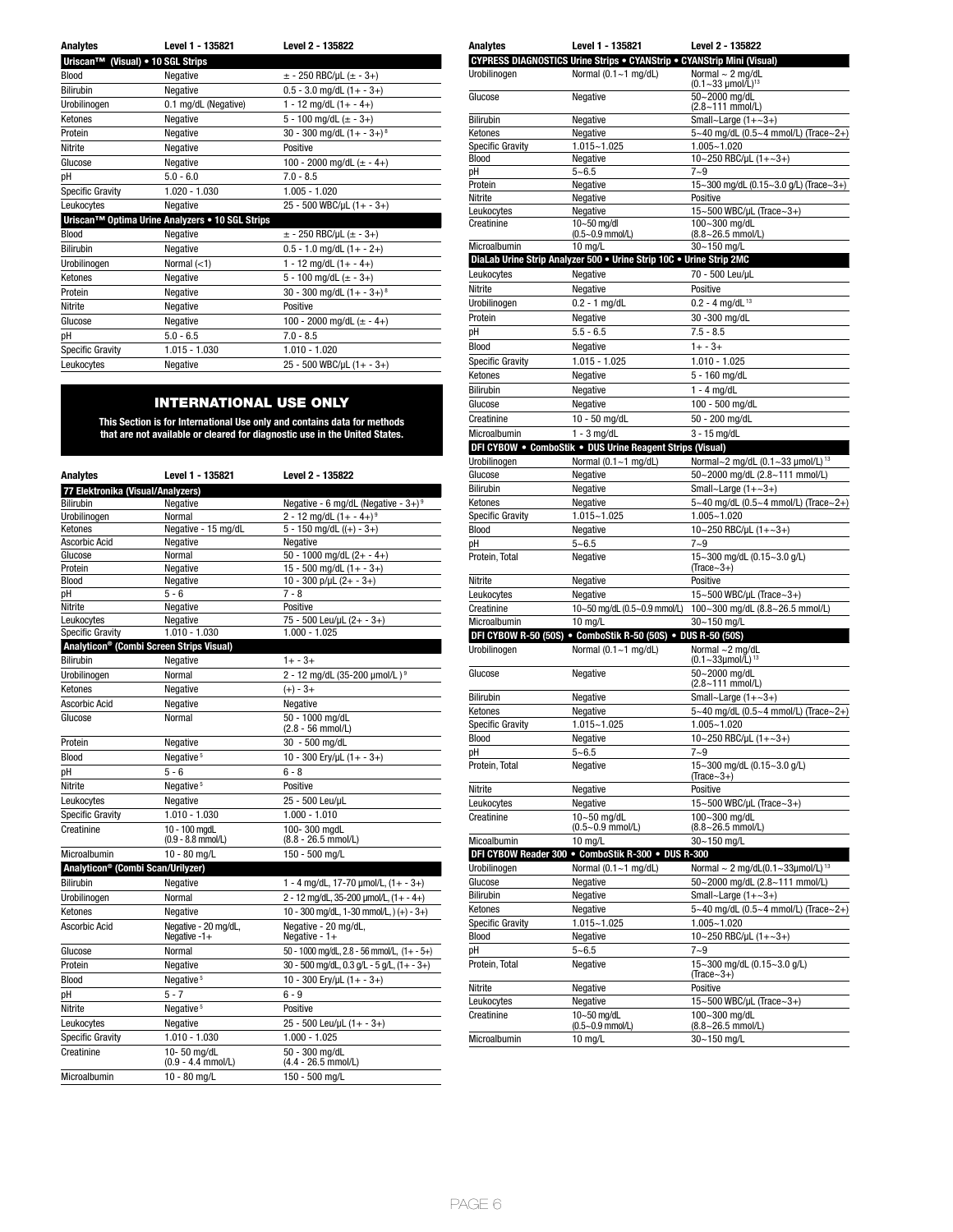| <b>Analytes</b>         | Level 1 - 135821                                       | Level 2 - 135822                                  |
|-------------------------|--------------------------------------------------------|---------------------------------------------------|
|                         | DFI CYBOW Reader 600S . CombiStik R-600S . DUS R- 600S |                                                   |
| Urobilinogen            | Normal $(0.1 - 1$ mg/dL)                               | Normal $\sim$ 2 mg/dL(0.1~33µmol/L) <sup>13</sup> |
| Glucose                 | Negative                                               | 50~2000 mg/dL (2.8~111 mmol/L)                    |
| <b>Bilirubin</b>        | Negative                                               | Small~Large $(1+-3+)$                             |
| Ketones                 | Negative                                               | 5~40 mg/dL (0.5~4 mmol/L) (Trace~2+)              |
| <b>Specific Gravity</b> | $1.015 - 1.025$                                        | $1.005 - 1.020$                                   |
| Blood                   | Negative                                               | 10~250 RBC/µL $(1 + ~3 +)$                        |
| рH                      | $5 - 6.5$                                              | $7 - 9$                                           |
| Protein, Total          | Negative                                               | 15~300 mg/dL (0.15~3.0 g/L<br>$(Trace~3+)$        |
| Nitrite                 | Negative                                               | Positive                                          |
| Leukocytes              | Negative                                               | 15~500 WBC/µL (Trace~3+)                          |
| Creatinine              | $10-50$ mg/dL<br>$(0.5 - 0.9$ mmol/L)                  | 100~300 mg/dL<br>(8.8~26.5 mmol/L)                |
| Microalhumin            | $10 \text{ mol}$                                       | $30 - 150$ mall                                   |

| містоанліші             | IU IIIŲ/L                                           | JU∼ I JU IIIYIL                             |
|-------------------------|-----------------------------------------------------|---------------------------------------------|
|                         | DFI Cybow Reader 720 . Combo Stik R-700 . DUS R-720 |                                             |
| Urobilinogen            | Normal $(0.1 - 1$ mg/dL)                            | Normal~2 mg/dL(0.1~33µmol/L) <sup>13</sup>  |
| Glucose                 | Negative                                            | 50~2000 mg/dL (2.8~111 mmol/L)              |
| Bilirubin               | Negative                                            | Small~Large $(1+\sim3+)$                    |
| Ketones                 | Negative                                            | 5~40 mg/dL (0.5~4 mmol/L) (Trace~2+)        |
| <b>Specific Gravity</b> | 1.015~1.025                                         | $1.005 - 1.020$                             |
| Blood                   | Negative                                            | 10~250 RBC/µL $(1 + ~3 +)$                  |
| pH                      | $5 - 6.5$                                           | $7 - 9$                                     |
| Protein, Total          | Negative                                            | 15~300 mg/dL (0.15~3.0 g/L)<br>$(Trace~3+)$ |
| Nitrite                 | Negative                                            | Positive                                    |
| Leukocytes              | Negative                                            | 15~500 WBC/µL (Trace~3+)                    |
| Creatinine              | 10~50 mg/dL<br>(0.5~0.9 mmol/L)                     | 100~300 mg/dL<br>$(8.8 - 26.5$ mmol/L)      |
| Microalbumin            | 10 mg/L                                             | 30~150 mg/L                                 |

**ERBA LACHEMA DekaPHAN LAURA STRIPS & LAURA Urine Analyzer • ERBA Mannheim Uro-dip 10e Strips/ Uro-dipcheck 400e Urine Analyzer**

| <b>Bilirubin</b>        | Negative        | 1 - 6 mg/dL (17 - 103 umol/L)<br>$(1 + - 3 +)$    |
|-------------------------|-----------------|---------------------------------------------------|
| Blood                   | Negative        | 50 - 250 Ery/uL $(2 + -3 +)$                      |
| Glucose                 | Negative        | 100 - 300 mg/dL (5.5 - 17 mmol/L)<br>$(2 + -3 +)$ |
| Ketones                 | Negative        | 16 - 156 mg/dL (1.5 - 15 mmol/L)<br>$(1 + -3)$    |
| Leukocytes              | Negative        | 75 - 500 Leu/uL (2+ - 3+)                         |
| Nitrite                 | Negative        | Positive                                          |
| pH                      | $5 - 6.5$       | $6.5 - 8$                                         |
| Protein                 | Negative        | $30 - 500$ mg/dL (0.3 - 5 g/L) (1+ - 3+)          |
| <b>Specific Gravity</b> | $1.015 - 1.030$ | $1.000 - 1.015$                                   |
| Urobilinoaen            | Normal          | 1 - 12 ma/dL (17 - 203 umol/L)<br>$(1 + - 4)$     |

| <b>ERBA LACHEMA DekaPHAN LAURA STRIPS &amp; LAURA M Urine Analyzer •</b><br><b>ERBA Mannheim Uro-dip 10e STRIPS &amp; LAURA M Urine Analyzer</b> |                 |                                                   |  |
|--------------------------------------------------------------------------------------------------------------------------------------------------|-----------------|---------------------------------------------------|--|
| <b>Bilirubin</b>                                                                                                                                 | Negative        | 1 - 6 mg/dL (17 - 103 µmol/L)<br>$(1 + - 3 +)$    |  |
| Blood                                                                                                                                            | Negative        | 50 - 250 Ery/uL $(2 + -3 +)$                      |  |
| Glucose                                                                                                                                          | Negative        | 100 - 1000 mg/dL (5.5 - 55 mmol/L)<br>$(2 + -4)$  |  |
| Ketones                                                                                                                                          | Negative        | 5.2 - 156 mg/dL (0.5 - 15 mmol/L)<br>$(\pm - 3+)$ |  |
| Leukocytes                                                                                                                                       | Negative        | $25 - 500$ Leu/µL $(2 + -3 +)$                    |  |
| Nitrite                                                                                                                                          | Negative        | Positive                                          |  |
| pH                                                                                                                                               | ≤6              | $≤6-8$                                            |  |
| Protein                                                                                                                                          | Negative        | 30 - 500 mg/dL (0.3 - 5 g/L) (1+ - 3+)            |  |
| <b>Specific Gravity</b>                                                                                                                          | $1.010 - 1.030$ | $1.000 - 1.015$                                   |  |
| Urobilinoaen                                                                                                                                     | Normal          | 1 - 12 mg/dL (17 - 203 µmol/L)<br>$(1 + - 4)$     |  |

| ERBA LACHEMA DekaPHAN LAURA STRIPS & LAURA Smart Urine Analyzer<br>ERBA Mannheim Uro-dip 10e STRIPS & Uro-dipcheck 240e Urine Analyzer |               |                                                   |  |  |
|----------------------------------------------------------------------------------------------------------------------------------------|---------------|---------------------------------------------------|--|--|
| <b>Bilirubin</b>                                                                                                                       | Negative      | 1 - 6 mg/dL (17 - 103 µmol/L) (1+ - 3+)           |  |  |
| Blood                                                                                                                                  | Negative      | 50 - 250 Ery/uL $(2 + -3 +)$                      |  |  |
| Glucose                                                                                                                                | Negative      | 100 - 300 mg/dL (5.5 - 17 mmol/L)<br>$(2 + -3 +)$ |  |  |
| Ketones                                                                                                                                | Negative      | 16 - 156 mg/dL (1.5 - 15 mmol/L)<br>$(1 + - 3 +)$ |  |  |
| Leukocytes                                                                                                                             | Negative      | 75 - 500 Leu/uL (2+ - 3+)                         |  |  |
| Nitrite                                                                                                                                | Negative      | Positive                                          |  |  |
| рH                                                                                                                                     | $5 - 6.5$     | $6.5 - 8$                                         |  |  |
| Protein                                                                                                                                | Negative      | 30 - 500 mg/dL (0.3 - 5 g/L) (1+ - 3+)            |  |  |
| <b>Specific Gravity</b>                                                                                                                | 1.015 - 1.030 | $1.000 - 1.015$                                   |  |  |
| Urobilinoaen                                                                                                                           | Normal        | 1 - 12 ma/dL (17 - 203 umol/L)<br>$(1 + - 4)$     |  |  |

| Analytes                                                           | Level 1 - 135821                                                | Level 2 - 135822                                          |
|--------------------------------------------------------------------|-----------------------------------------------------------------|-----------------------------------------------------------|
|                                                                    | ERBA LACHEMA DekaPHAN LAURA STRIPS (Visual)                     |                                                           |
|                                                                    | ERBA Mannheim Uro-dip 10e STRIPS (Visual)                       |                                                           |
| <b>Bilirubin</b>                                                   | Negative                                                        | 1 - 6 mg/dL (17 - 103 µmol/L) (1+ - 3+)                   |
| <b>Blood</b>                                                       | Negative                                                        | 50 - 250 Ery/µL (2+ - 3+)                                 |
| Glucose                                                            | Negative                                                        | 100 - 300 mg/dL (5.5 - 17 mmol/L)                         |
|                                                                    |                                                                 | $(2 + -3 +)$                                              |
| Ketones                                                            | Negative                                                        | 16 - 156 mg/dL (1.5 - 15 mmol/L)<br>(1+ - 3+)             |
| Leukocytes                                                         | Negative                                                        | 75 - 500 Leu/µL (2+ - 3+)                                 |
| Nitrite                                                            | Negative                                                        | Positive                                                  |
| рH                                                                 | $5 - 6.5$                                                       | $6.5 - 8$                                                 |
| Protein                                                            | Negative                                                        | 30 - 500 mg/dL (0.3 - 5 g/L) (1+ - 3+)                    |
|                                                                    | $1.015 - 1.030$                                                 | $1.000 - 1.015$                                           |
| <b>Specific Gravity</b>                                            | Normal                                                          |                                                           |
| Urobilinogen                                                       |                                                                 | 1 - 12 mg/dL (17 - 203 µmol/L)<br>$(1 + -4 +)$            |
|                                                                    | ROCHE VISUAL TESTING (Visual Test Strips Only) (International)  |                                                           |
| <b>Specific Gravity</b>                                            | 1.015 - 1.030                                                   | $1.000 - 1.015$                                           |
| рH                                                                 | $5 - 7$                                                         | $7 - 9$                                                   |
| Leukocytes                                                         | Negative                                                        | 10 - 500 Leu/uL                                           |
| Nitrite                                                            | Negative                                                        | Positive                                                  |
| Protein                                                            | Negative                                                        | 30 - 500 mg/dL                                            |
| Glucose                                                            | Normal                                                          | 100 - 1000 mg/dL $(2 + -4)$                               |
| Ketones                                                            | Negative                                                        | $1 + -3 +$                                                |
| Urobilinogen <sup>9*</sup><br>Bilirubin <sup>9*</sup>              | Normal                                                          | $1 - 8$ mg/dL $(1 + -3+)$                                 |
|                                                                    | Negative                                                        | $1 + - 3 +$                                               |
| Blood<br>Microalbumin <sup>6</sup>                                 | Negative<br>Negative                                            | 25 - 250 Ery/µL<br>20 - 100 mg/L                          |
|                                                                    | ROCHE cobas 6500 (cobas u 601) (International)                  |                                                           |
| Blood                                                              | Negative                                                        | 50 - 250 Ery/µL                                           |
| Leukocytes                                                         | Negative                                                        | 100 - 500 Leu/uL                                          |
| Nitrite                                                            | Negative                                                        | Positive                                                  |
| Ketones                                                            | Negative                                                        | 15 - 150 mg/dL                                            |
| Glucose                                                            | Normal                                                          | 300 - 1000 mg/dL                                          |
| Protein                                                            | Negative <sup>7</sup>                                           | 75 - 150 mg/dL <sup>8</sup>                               |
| Urobilinogen                                                       | Normal                                                          | 1 - 8 mg/dL $8*$                                          |
| Bilirubin                                                          | Negative                                                        | $3 - 6$ mg/dL $*$                                         |
| pH                                                                 | $5 - 7$                                                         | $7 - 9$                                                   |
| <b>Specific Gravity</b><br><b>ROCHE Miditron M (International)</b> | $1.017 - 1.027$                                                 | $1.011 - 1.022$                                           |
| <b>Blood</b>                                                       | Negative                                                        | 50 - 250 Ery/µL                                           |
| Bilirubin                                                          | Negative                                                        | $3 - 6$ mg/dL *                                           |
| Urobilinogen                                                       | Normal                                                          | 1 - 8 mg/d $L^{8*}$                                       |
| Ketones                                                            | Negative                                                        | 15 - 150 mg/dL                                            |
| Glucose                                                            | Normal                                                          | 300 - 1000 mg/dL                                          |
| Protein                                                            | Negative <sup>7</sup>                                           | 25 - 150 mg/dL <sup>8</sup>                               |
| Nitrite                                                            | Negative                                                        | Positive                                                  |
| Leukocytes                                                         | Negative                                                        | 100 - 500 Leu/uL                                          |
| рH                                                                 | $5 - 6.5$                                                       | $7 - 9$                                                   |
| <b>Specific Gravity</b>                                            | $1.015 - 1.025$<br><b>ROCHE Miditron Junior (International)</b> | $1.000 - 1.020$                                           |
| Blood                                                              | Negative                                                        | 50 - 250 Ery/uL (3+ - 5+)                                 |
| Bilirubin                                                          | Negative                                                        | $3 - 6$ mg/dL (2+ - 3+) $*$                               |
| Urobilinogen                                                       | Negative - Normal                                               | 1 - 8 mg/dL $(1 + -3 +)^{8*}$                             |
| Ketones                                                            | Negative                                                        | 15 - 150 mg/dL $(1 + - 4 +)$                              |
| Glucose                                                            | Negative - Normal                                               | 300 - 1000 mg/dL $(3 + -4)$                               |
| Protein                                                            | Negative <sup>7</sup>                                           | 25 - 150 mg/dL $(1 + -3 +)$ <sup>8</sup>                  |
| Nitrite                                                            | Negative                                                        | Positive                                                  |
| Leukocytes                                                         | Negative                                                        | 100 - 500 Leu/µL $(2 + -3+)$                              |
| рH                                                                 | $5 - 6.5$                                                       | $7 - 9$                                                   |
| Specific Gravity                                                   | $1.015 - 1.025$                                                 | $1.000 - 1.020$                                           |
|                                                                    | ROCHE Urisys 1100 or Roche Urilux S (International)             |                                                           |
| Blood                                                              | Negative                                                        | Tr - 250 Ery/µL (Tr - 4+)                                 |
| Bilirubin                                                          | Negative                                                        | $3 - 6$ mg/dL $(2 + -3 +)^*$                              |
| Urobilinogen                                                       | Negative - Normal                                               | 1 - 8 mg/dL $(1 + -3 +)^{8*}$                             |
| Ketones                                                            | Negative                                                        | $5 - 150$ mg/dL $(1 + - 4)$                               |
| Glucose                                                            | Negative - Normal                                               | 100 - 1000 mg/dL $(1 + -4)$                               |
| Protein                                                            | Negative <sup>7</sup>                                           | 25 - 500 mg/dL $(1 + -4 +)^8$                             |
| Nitrite                                                            | Negative                                                        | Positive $(1+)$                                           |
| Leukocytes                                                         | Negative                                                        | 25 - 500 Leu/µL (Trace - 3+)                              |
| рH                                                                 | $5 - 6.5$                                                       | 7 - 9                                                     |
| <b>Specific Gravity</b>                                            | $1.015 - 1.025$                                                 | $1.000 - 1.015$                                           |
|                                                                    | ROCHE Urisys 1800 or Roche cobas u 411 (International)          |                                                           |
| Blood                                                              | Negative                                                        | 50 - 250 Ery/µL (3+ - 5+)<br>$3 - 6$ mg/dL $(2 + -3 +)^*$ |
| Bilirubin<br>Urobilinogen                                          | Negative<br>Negative - Normal                                   | 1 - 8 mg/dL $(1 + -3 +)^{8*}$                             |
| Ketones                                                            | Negative                                                        | 15 - 150 mg/dL $(1 + - 4+)$                               |
| Glucose                                                            | Negative - Normal                                               | $300 - 1000$ mg/dL $(3 + - 4)$                            |
| Protein                                                            | Negative <sup>7</sup>                                           | 75 - 500 mg/dL $(2 + -4 +)^8$                             |
| Nitrite                                                            | Negative                                                        | Positive                                                  |
| Leukocytes                                                         | Negative                                                        | 100 - 500 Leu/µL (2+ - 3+)                                |
| рH                                                                 | $5 - 6.5$                                                       | 7 - 9                                                     |
| <b>Specific Gravity</b>                                            | $1.015 - 1.025$                                                 | $1.000 - 1.020$                                           |